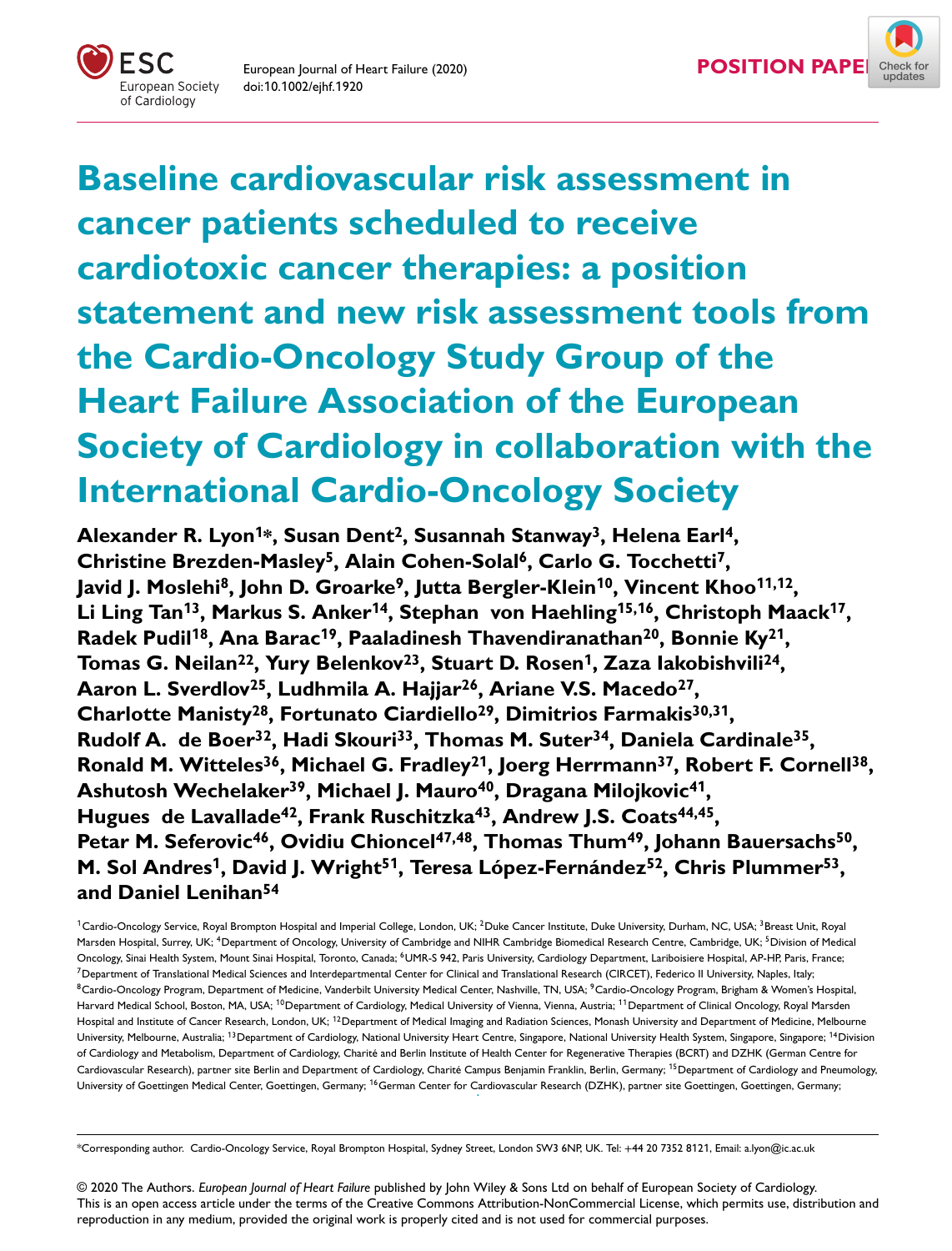<sup>17</sup>Comprehensive Heart Failure Center, University Clinic Würzburg, Würzburg, Germany; <sup>18</sup>First Department of Medicine – Cardioangiology, Charles University Prague, Medical Faculty and University Hospital Hradec Kralove, Prague, Czech Republic; <sup>19</sup>MedStar Heart and Vascular Institute, Georgetown University, Washington, DC, USA; <sup>20</sup>Ted Rogers Program in Cardiotoxicity Prevention and Joint Division of Medical Imaging, Peter Munk Cardiac Center, Toronto General Hospital, University Health Network, University of Toronto, Toronto, Canada; <sup>21</sup> University of Pennsylvania, Philadelphia, PA, USA; <sup>22</sup> Cardio-Oncology Program, Division of Cardiology, Department of Medicine, Massachusetts General Hospital, Harvard Medical School, Boston, MA, USA; <sup>23</sup>Sechenov Medical University, Moscow, Russia; <sup>24</sup>Department of Community Cardiology, Tel Aviv Jaffa District, Clalit Health Fund and Sackler Faculty of Medicine, Tel Aviv University, Tel Aviv, Israel; <sup>25</sup> School of Medicine and Public Health, University of Newcastle and "Cancer and the Heart" Program, Hunter New England LHD, Newcastle, Australia; <sup>26</sup>Cardio-Oncology, Department of Cardio-Pneumology, University of São Paulo, São Paulo, Brazil; <sup>27</sup> Santa Cardio-Oncology, Santa Casa de São Paulo and Rede Dor São Luiz, São Paulo, Brazil; <sup>28</sup>Barts Heart Centre and University College London, London, UK; <sup>29</sup> Department of Precision Medicine, Luigi Vanvitelli University of Campania, Naples, Italy; <sup>30</sup>University of Cyprus Medical School, Nicosia, Cyprus; <sup>31</sup> Cardio-Oncology Clinic, Heart Failure Unit, "Attikon" University Hospital, National and Kapodistrian University of Athens Medical School, Athens, Greece; <sup>32</sup> Department of Cardiology, University of Groningen, University Medical Center Groningen, Groningen, The Netherlands; <sup>33</sup>Cardiology Division, Internal Medicine Department, American University of Beirut Medical Center, Beirut, Lebanon; <sup>34</sup> Department of Cardiology, Bern University Hospital, Inselspital, University of Bern, Bern, Switzerland; <sup>35</sup> Cardioncology Unit, European Institute of Oncology, IRCCS, Milan, Italy; <sup>36</sup>Stanford University School of Medicine, Stanford, CA, USA; <sup>37</sup>Department of Cardiovascular Diseases, Mayo Clinic, Rochester, MN, USA; <sup>38</sup>Vanderbilt University Medical Center, Nashville, TN, USA; <sup>39</sup>National Amyloidosis Centre, University College London, London, UK; <sup>40</sup>Memorial Sloan Kettering Cancer Center, New York, NY, USA; <sup>41</sup> Department of Haematology, Hammersmith Hospital, Imperial College, London, UK; <sup>42</sup> Department of Haematological Medicine, King's College Hospital, London, UK; 43University Heart Center, Department of Cardiology, University Hospital Zurich, Zurich, Switzerland; <sup>44</sup>University of Warwick, Warwick, UK; <sup>45</sup>Pharmacology, Centre of Clinical and Experimental Medicine, IRCCS San Raffaele Pisana, Rome, Italy; 46Faculty of Medicine and Serbian Academy of Sciences and Arts, University of Belgrade, Belgrade, Serbia; <sup>47</sup>Emergency Institute for Cardiovascular Diseases 'Prof. C.C. Iliescu', Bucharest, Romania; <sup>48</sup>University of Medicine Carol Davila, Bucharest, Romania; <sup>49</sup>Institute of Molecular and Translational Therapeutic Strategies, Hannover Medical School, Hannover, Germany; <sup>50</sup>Department of Cardiology and Angiology, Hannover Medical School, Hannover, Germany; <sup>51</sup>Liverpool Centre for Cardiovascular Science, Liverpool Heart and Chest Hospital, Liverpool, UK; <sup>52</sup>Cardiology Service, Cardio-Oncology Unit, La Paz University Hospital and IdiPAz Research Institute, Ciber CV, Madrid, Spain; <sup>53</sup>Department of Cardiology, The Newcastle upon Tyne Hospitals NHS Foundation Trust and Newcastle University, Newcastle, UK; <sup>54</sup>Cardio-Oncology Center of Excellence, Washington University in St Louis, St Louis, MO, USA

*Received 5 January 2020; revised* 1*3 May 2020; accepted 25 May 2020*

This position statement from the Heart Failure Association of the European Society of Cardiology Cardio-Oncology Study Group in collaboration with the International Cardio-Oncology Society presents practical, easy-to-use and evidence-based risk stratification tools for oncologists, haemato-oncologists and cardiologists to use in their clinical practice to risk stratify oncology patients prior to receiving cancer therapies known to cause heart failure or other serious cardiovascular toxicities. Baseline risk stratification proformas are presented for oncology patients prior to receiving the following cancer therapies: anthracycline chemotherapy, HER2-targeted therapies such as trastuzumab, vascular endothelial growth factor inhibitors, second and third generation multi-targeted kinase inhibitors for chronic myeloid leukaemia targeting BCR-ABL, multiple myeloma therapies (proteasome inhibitors and immunomodulatory drugs), RAF and MEK inhibitors or androgen deprivation therapies. Applying these risk stratification proformas will allow clinicians to stratify cancer patients into low, medium, high and very high risk of cardiovascular complications prior to starting treatment, with the aim of improving personalised approaches to minimise the risk of cardiovascular toxicity from cancer therapies. *..........................................................................................................*

**Keywords** Risk factors • Cardio-oncology • Cardiotoxicity • Heart failure • Risk prediction

## **Introduction**

There is a growing epidemic of cardiovascular disease (CVD) in cancer patients during and after cancer treatment. Improved cancer-related survival and the development of more targeted molecular therapies, in addition to the continued use of anthracycline chemotherapy, have resulted in a significant increase in both current and previously treated cancer patients presenting to cardiology services with  $CVD$ .<sup>1</sup> The frequency of cardiovascular (CV) problems is higher in cancer patients who are receiving or who have previously received cancer treatments with a known CV toxicity profile. The average age of oncology patients is also increasing with the general ageing of the population, which is in part due to improved survival from CVD. Therefore, there are a rising number of patients who present to oncology and haemato-oncology services not only with a new cancer diagnosis but also with pre-existing CVD or risk factors for CVD.<sup>1</sup> This poses a particular challenge when considering evidence-based oncology treatments that improve survival but impart a higher risk of CV toxicity.

Current oncology practice, including treatment planning and protocols for cancer treatments with potentially CV toxicity, provides unique opportunities to comprehensively assess CV health before initiation of cancer treatment. This allows cardiologists and other healthcare professionals, working in partnership with oncologists and haemato-oncologists, to optimise the management of pre-existing CVD and modifiable CV risk factors with the aim of reducing the risk of CV complications during and after cancer treatment. The assessment occurring prior to the initiation of cancer treatment and in patients without overt CVD or previous cardiotoxicity can be considered a *primary prevention* strategy while interventions in patients with pre-existing CVD or evidence of prior CV toxicity fall into the category of *secondary prevention* (*Figure* 1). Specialist care of CVD in cancer patients is now offered by dedicated cardio-oncology services which have emerged over the last  $10 \,\text{years}^{2,3}$  This multidisciplinary approach has the potential not only to reduce morbidity and mortality from CVD, but also to improve cancer outcomes by reducing interruptions in cancer treatment due to CV events and facilitate treatment options with greater potential CV risk.

............................................................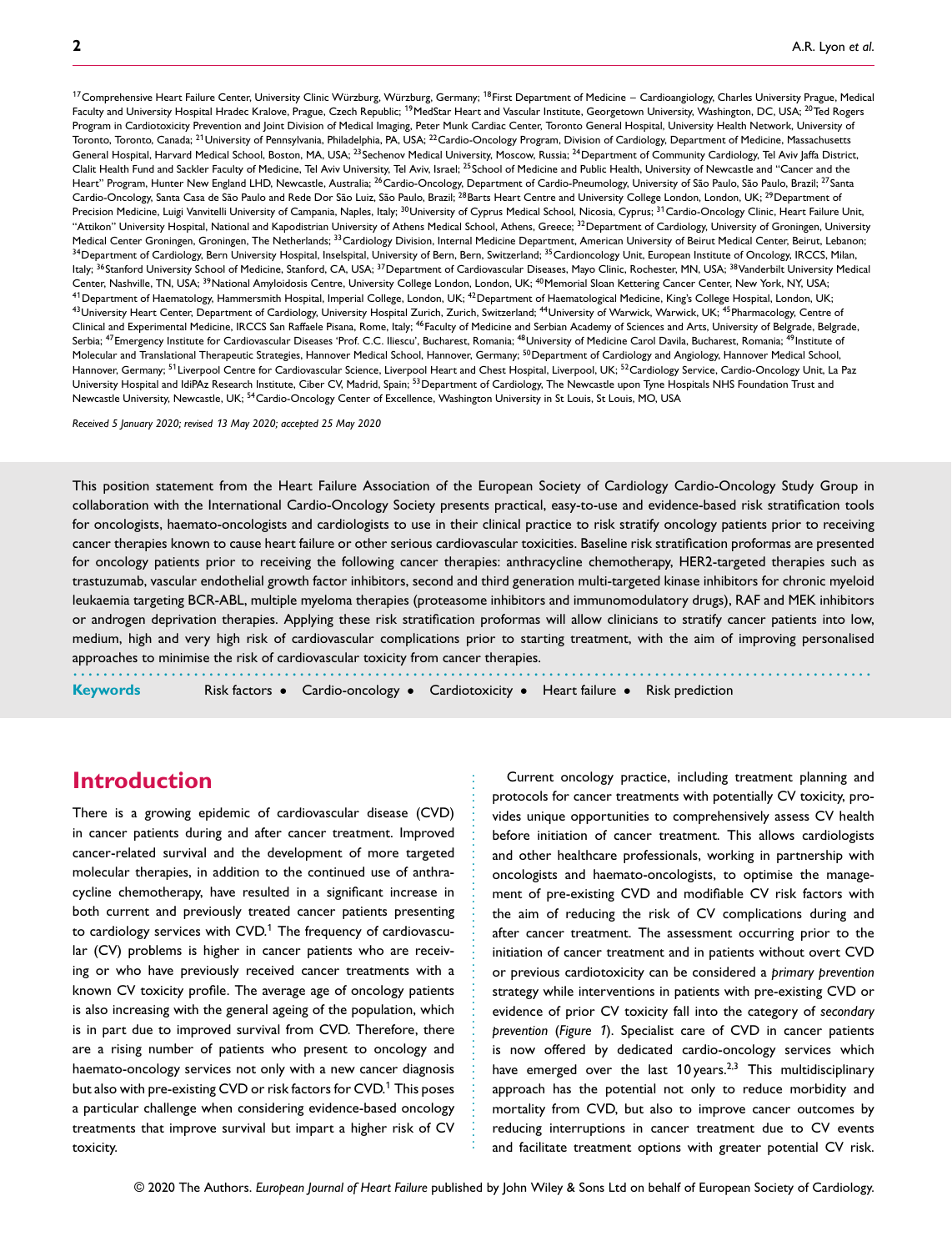



............................................................................................

The aim of a multidisciplinary cardio-oncology approach is to support best practice, guideline-directed cancer care by maintaining cancer patients on effective therapies for as long as recommended, and increase the proportion of cancer patients who complete their cancer treatment without interruption for CVD.

Many studies have identified a range of parameters that contribute to CVD risk, but these risk factors are not routinely and systematically assessed in oncology and haemato-oncology units at the time of cancer diagnosis or during cancer treatment (*Figure 2*). Several guidelines and expert position statements have been published by professional societies of cardiology, oncology and cardio-oncology focussed on CVD in cancer patients and all recommend baseline CV risk assessment in cancer patients prior to starting potentially cardiotoxic cancer treatments.<sup>1,4-6</sup> However, there is no standardised system or risk assessment tool to facilitate CV risk stratification in oncology and haemato-oncology services.

The Cardio-Oncology Study Group from the Heart Failure Association (HFA) of the European Society of Cardiology (ESC) hosted a workshop in collaboration with the International Cardio-Oncology Society (ICOS) dedicated to the development of 'Baseline CV risk stratification proformas' that can be used by oncology and haemato-oncology teams to stratify cancer patients for CV risk before initiation of potentially cardiotoxic cancer therapies (*Table* 1). This position statement summarises the evidence reviewed at the workshop and subsequently by the co-authors of this paper, and proposes new HFA-ICOS baseline CV risk stratification proformas for seven classes of cancer therapies which are associated with significant risk of CVD, including but not limited to heart failure (HF).

## **General principles**

The assessment of baseline CV risk in cancer patients before starting potentially CV toxic cancer therapies is based on the following core principles:

- Risk is a continuous variable.
- Multiple CV risk factors may co-exist in an individual cancer patient and they have an additive or synergistic contribution to CV risk.
- Evidence or expert consensus exists that a parameter contributes to future risk of CVD and justifies its inclusion in the baseline CV risk assessment proforma.
- Increased absolute risk (rather than relative risk) is the most relevant for individual patient-based treatment decisions and the relative importance attributed to these risk factors.
- Cancer patients identified at increased risk of cancer treatment-related CV toxicity using these baseline CV risk assessment proformas should not have their evidence-based cancer treatment withheld unless they are identified at high or very high risk and after multidisciplinary discussion between the treating oncologist/haematologist and cardiologist.
- Baseline CV risk stratification should be completed promptly and should not delay starting cancer treatment (unless high or very high risk or pre-existing CVD is present).
- Decisions to withhold effective but potentially cardiotoxic cancer treatments in cancer patients at high or very high risk of CVD should only be made after multidisciplinary team discussion between the treating oncologist/haematologist and cardiologist balancing treatment efficacy vs. safety and CV risk for a particular individual.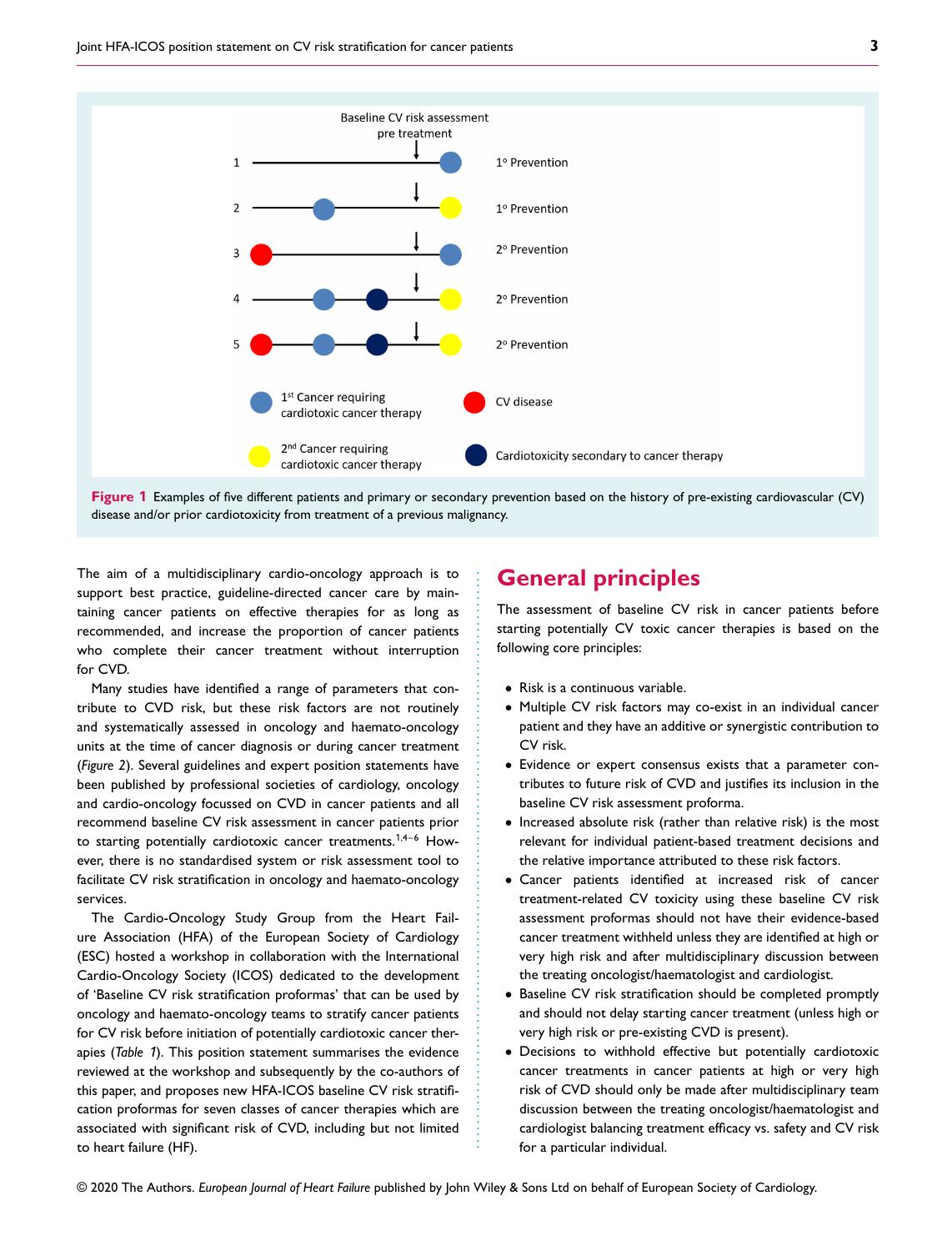



................................................. ...............................................

- Decisions regarding switching to alternative less cardiotoxic cancer treatments in cancer patients identified at high or very high risk of CVD should only be made after multidisciplinary team discussion between the treating oncologist/haematologist and cardiologist, balancing treatment efficacy vs. safety and CV risk for a particular individual.
- The cancer patient should be informed and participate in the decision making process and be informed of their baseline CV risk level.
- Cardiovascular treatment interventions should be considered to mitigate CV risk in cancer patients when identified.
- Pathways of care should exist within an institution using these proformas so that patients with increased CV risk (medium, high or very high) have their pre-existing CVD and modifiable CV risk factors reviewed and optimised by a suitable healthcare professional (e.g. cardio-oncology service, cardiologist or primary care/family physician) depending on the nature of the risk, the cardiotoxic treatment planned and healthcare system.
- Baseline CV risk assessment proformas should be easy to understand and implement in oncology and haemato-oncology services.
- The application and impact of baseline CV risk assessment proformas can be assessed using an appropriate clinical audit and review.

# **Design and application of baseline cardiovascular risk proformas**

Several cancer drug therapies associated with clinically important rates of CV toxicity during or after treatment exposure are summarised in *Table* 1. The authors acknowledge that other cancer therapies are associated with CV risks (e.g. radiation therapy, stem cell transplantation); however, these are beyond the scope of this article. There is growing use of immune therapies in oncology, and there is now considerable evidence of CV toxicities from immune checkpoint inhibitors (ICIs) and emerging information of HF complicating cytokine release syndrome following chimeric antigen receptor T (CAR-T) cell therapies for various cancers.<sup>7-9</sup> Whilst no evidence currently exists regarding which clinical, imaging and laboratory parameters may identify patients at higher risk, given the severity of these complications we recommend all patients scheduled to receive ICI or CAR-T therapy have a baseline echocardiogram, electrocardiogram (ECG) and measurement of cardiac troponin and a natriuretic peptide, which serve as a baseline reference if new cardiac complications develop.

Baseline CV risk assessment proformas have been developed for seven cardiotoxic cancer therapy classes known to cause a range of CV toxicities including left ventricular dysfunction (LVD) and HF (*Tables 2-8*).<sup>10-68</sup> The risk is estimated for all CV complications from the drug class, e.g. left ventricular dysfunction, QTc prolongation and arrhythmias, vascular events including myocardial infarction (MI) and hypertension:

- *Anthracycline chemotherapy*: the main CV complications of anthracycline chemotherapy are LVD and HF, and atrial and ventricular arrhythmias.<sup>1</sup>9,69
- *HER2 targeted therapies*: the main CV complications of HER2 targeted therapies are LVD and HF, and systemic hypertension.44,70,7<sup>1</sup>
- *Vascular endothelial growth factor (VEGF) inhibitors [these agents are also known as angiogenesis inhibitors or VEGF tyrosine kinase inhibitors (TKIs) as many act via multi-targeted inhibition of tyrosine kinases]*: the main CV complications of VEGF inhibitors are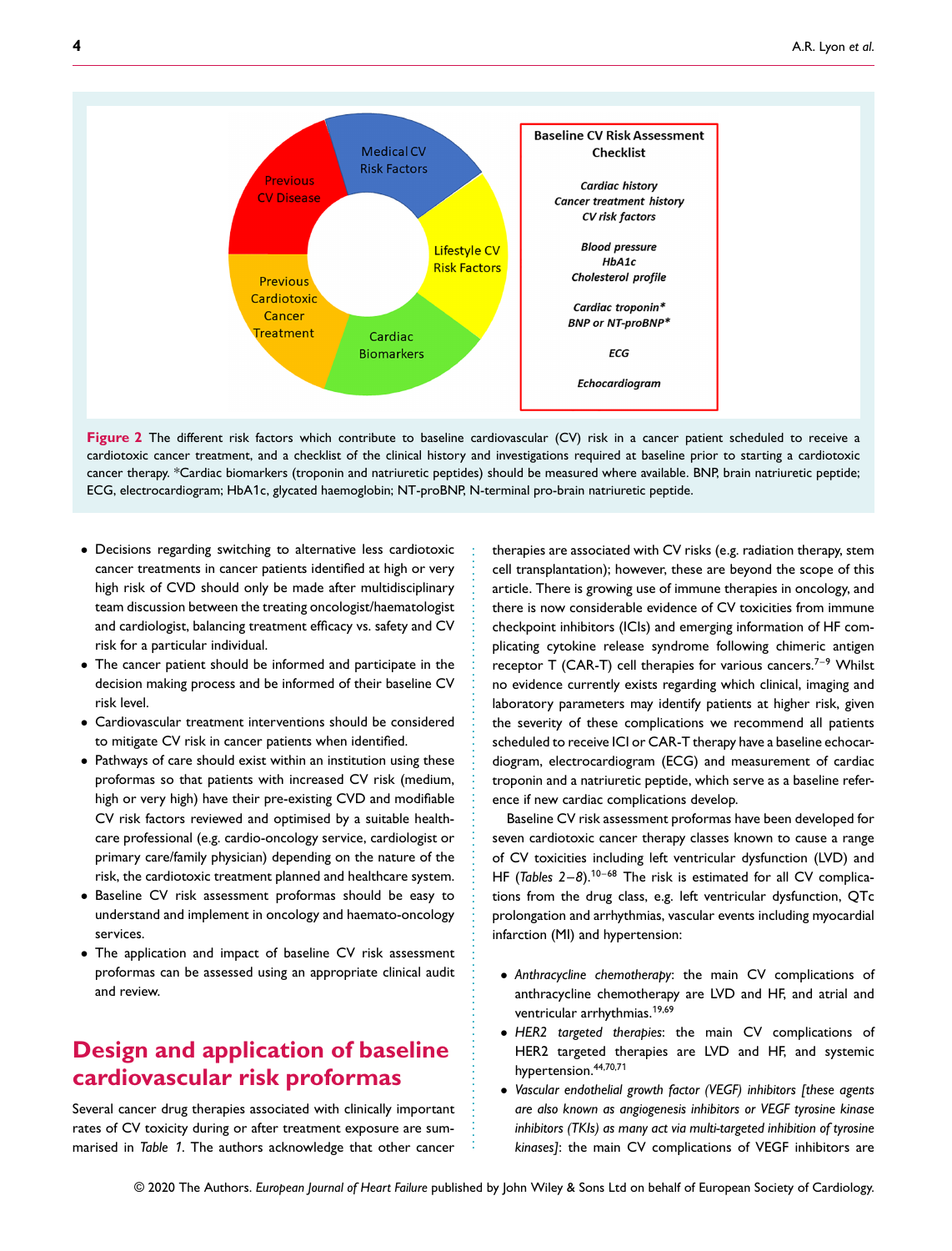## **Table 1 Cancer therapy classes identified for cardiovascular baseline risk assessment and associated cardiovascular toxicity**

| <b>Cancer treatment class</b>                          | <b>Cancer indication</b>                                              | <b>Treatment-related CV toxicity</b>                   |
|--------------------------------------------------------|-----------------------------------------------------------------------|--------------------------------------------------------|
| Anthracycline chemotherapy                             | Breast cancer, lymphoma, acute                                        | Heart failure                                          |
| (doxorubicin, epirubicin, daunorubicin, idarubicin)    | leukaemia, sarcoma                                                    | Asymptomatic LVSD                                      |
|                                                        |                                                                       | Atrial and ventricular arrhythmias                     |
| <b>HER2-targeted therapies</b>                         | HER2+ breast cancer                                                   | Heart failure                                          |
| (trastuzumab, pertuzumab, trastuzumab                  | HER2+ gastric cancer                                                  | Asymptomatic LVSD                                      |
| emtansine (T-DM1), lapatinib, neratinib,<br>tucatinib) |                                                                       | Hypertension                                           |
| <b>VEGF inhibitors</b>                                 | VEGF TKIs: renal cancer, hepatocellular                               | Hypertension                                           |
| TKIs (sunitinib, pazopanib, sorafenib, axitinib,       | cancer, thyroid cancer, colon cancer,                                 | Heart failure                                          |
| tivozanib, cabozantinib, regorafenib, lenvatinib,      | sarcoma, GIST                                                         | Asymptomatic LVSD                                      |
| vandetinib) and antibodies (bevacizumab,               | Antibodies: breast cancer, ovarian                                    | Myocardial ischaemia and infarction                    |
| ramucirumab)                                           | cancer, gastric cancer,<br>gastro-oesophageal cancer, colon<br>cancer | QTc prolongation                                       |
| Multi-targeted kinase inhibitors:                      | Chronic myeloid leukaemia                                             | Arterial thrombosis                                    |
| second and third generation BCR-ABL                    |                                                                       | (myocardial infarction, stroke and PAOD <sup>a</sup> ) |
| <b>TKIs</b>                                            |                                                                       | Venous thromboembolism                                 |
| (ponatinib, nilotinib, dasatinib, bosutinib)           |                                                                       | Hypertension                                           |
|                                                        |                                                                       | Heart failure and asymptomatic LVSD                    |
|                                                        |                                                                       | Atherosclerosisb                                       |
|                                                        |                                                                       | QTc prolongation <sup>b</sup>                          |
|                                                        |                                                                       | Pulmonary hypertension <sup>c</sup>                    |
| <b>Proteasome inhibitors</b>                           |                                                                       | Heart failure <sup>d</sup>                             |
|                                                        | Multiple myeloma                                                      | Asymptomatic LVSD <sup>d</sup>                         |
| (carfilzomib, bortezomib, ixazomib)                    |                                                                       |                                                        |
| Immunomodulatory drugs                                 |                                                                       | Myocardial ischaemia and infarction                    |
| (lenalidomide, pomalidomide)                           |                                                                       | Atrial and ventricular arrhythmias                     |
|                                                        |                                                                       | Venous thromboembolism<br>Arterial thrombosis          |
|                                                        |                                                                       |                                                        |
|                                                        |                                                                       | Hypertension                                           |
| <b>Combination RAF and MEK inhibitors</b>              | Raf mutant melanoma                                                   | Heart failure and asymptomatic LVSD                    |
| $(dabrafenib + trametinib,$                            |                                                                       | Hypertension                                           |
| vemurafenib + cobimetinib,                             |                                                                       | QTc prolongation <sup>e</sup>                          |
| encorafenib + binimetinib)                             |                                                                       |                                                        |
| Androgen deprivation therapies                         | Prostate cancer                                                       | Atherosclerosis                                        |
| <b>GnRH</b> agonists (goserelin, leuprorelin)          | $ER+$ breast cancer <sup>f</sup>                                      | Myocardial ischaemia and infarction                    |
| Antiandrogrens (abiraterone)                           |                                                                       | Diabetes mellitus                                      |
|                                                        |                                                                       | Hypertension                                           |
| Immune checkpoint inhibitors:                          | Melanoma (metastatic and adjuvant)                                    | Myocarditis including fulminant myocarditis            |
| anti-programmed cell death 1 inhibitors                | Metastatic renal cancer, non-small cell                               | Pericarditis                                           |
| (nivolumab, pembrolizumab)                             | lung cancer, small cell lung cancer,                                  | Non-inflammatory heart failure                         |
| anti-cytotoxic T-lymphocyte-associated                 | refractory Hodgkin's lymphoma,                                        | Ventricular arrhythmias                                |
| protein 4 inhibitor (ipilimumab)                       | metastatic triple negative breast                                     | AV block                                               |
| anti-programmed death-ligand 1 inhibitors              | cancer, metastatic urothelial cancer,                                 | Acute coronary syndromes including                     |
| (avelumab, atezolizumab, durvalumab)                   | liver cancer, MMR-deficient cancer                                    | atherosclerotic plaque rupture and vasculitis          |

AV, atrio-ventricular; CV, cardiovascular; ER, oestrogen receptor; GIST, gastro-intestinal stromal tumour; GnRH, gonadotropin release hormone; LVSD, left ventricular systolic dysfunction; MMR, mismatch repair; PAOD, peripheral arterial occlusive disease; TKI, tyrosine kinase inhibitor; VEGF, vascular endothelial growth factor. a Associated with ponatinib.

**b**Associated with ponatinib and nilotinib.

<sup>c</sup>Associated with dasatinib.

dAssociated with carfilzomib.

eAssociated with vemurafenib and cobimetinib.

f The risk scores for androgen deprivation therapies in this position statement relate to androgen deprivation therapies for prostate cancer only.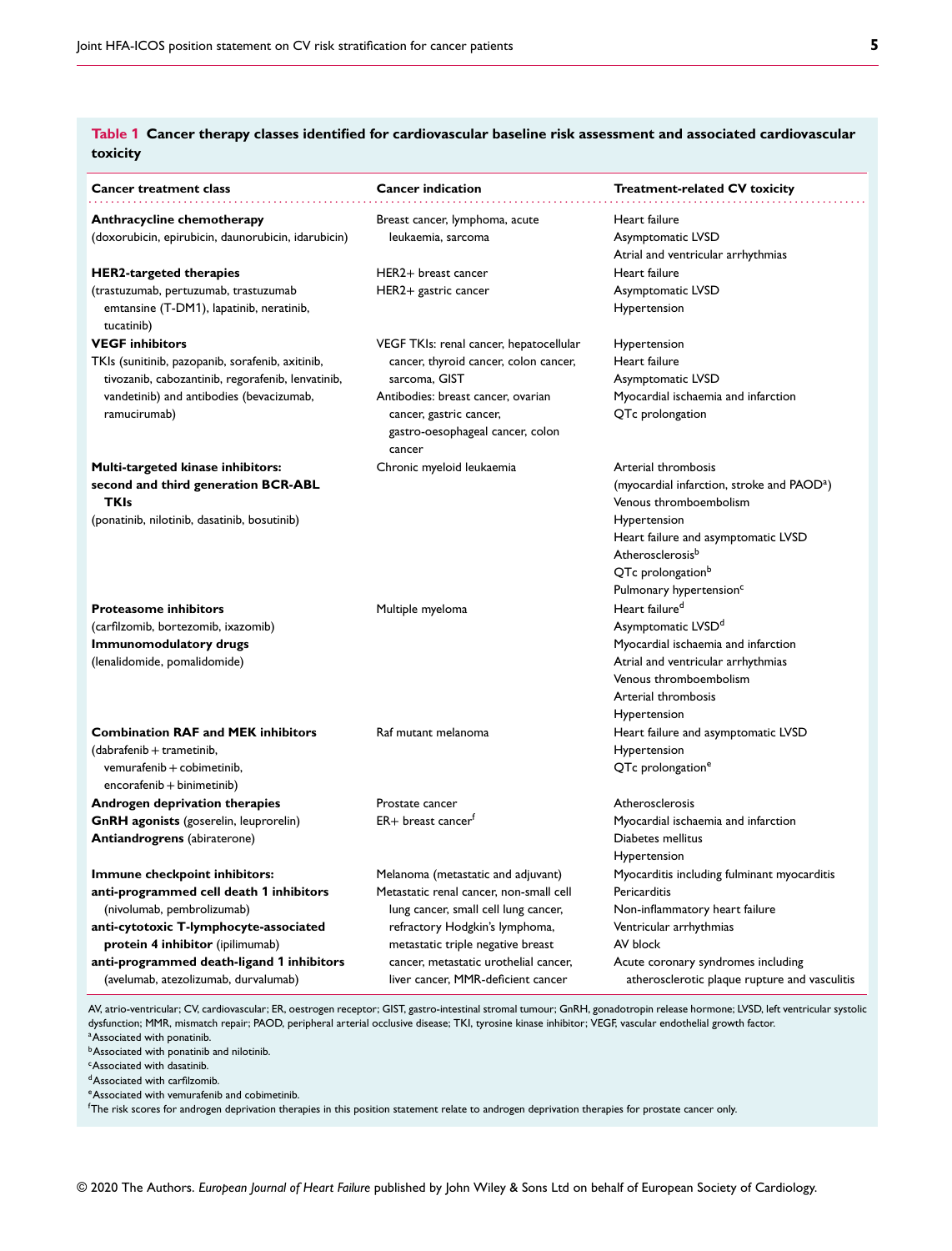| <b>Risk factor</b>                                                         | <b>Score</b>        | Level of | <b>References</b>  |
|----------------------------------------------------------------------------|---------------------|----------|--------------------|
|                                                                            |                     | evidence |                    |
| Previous cardiovascular disease                                            |                     |          |                    |
| Heart failure or cardiomyopathy                                            | Very high           | в        | 10,11              |
| Severe valvular heart disease                                              | High                | C        | 11                 |
| Myocardial infarction or previous coronary revascularisation (PCI or CABG) | High                | C        | $10 - 12$          |
| Stable angina                                                              | High                | C        | $10 - 12$          |
| Baseline LVEF <50%                                                         | High                | В        | 10                 |
| Borderline LVEF 50-54%                                                     | Medium <sup>2</sup> | C        |                    |
| Cardiac biomarkers (where available)                                       |                     |          |                    |
| Elevated baseline troponin <sup>a</sup>                                    | Medium <sup>1</sup> | C        | $13 - 15$          |
| Elevated baseline BNP or NT-proBNPa                                        | Medium <sup>1</sup> | C        | 16,17              |
| Demographic and cardiovascular risk factors                                |                     |          |                    |
| Age $\geq$ 80 years                                                        | High                | в        | 10,12,18           |
| Age 65-79 years                                                            | Medium <sup>2</sup> | в        | $10.18 - 20$       |
| Hypertension <sup>b</sup>                                                  | Medium <sup>1</sup> | в        | 11.12.21           |
| Diabetes mellitus <sup>c</sup>                                             | Medium <sup>1</sup> | C        | $10 - 12$          |
| Chronic kidney diseased                                                    | Medium <sup>1</sup> | C        |                    |
| Previous cardiotoxic cancer treatment                                      |                     |          |                    |
| Previous anthracycline exposure                                            | High                | в        | $18 - 20, 22 - 25$ |
| Prior radiotherapy to left chest or mediastinum                            | High                | C        | 20, 22, 23, 26, 27 |
| Previous non-anthracycline-based chemotherapy                              | Medium <sup>1</sup> | C        | 24,25,28           |
| Lifestyle risk factors                                                     |                     |          |                    |
| Current smoker or significant smoking history                              | Medium <sup>1</sup> | C        | 23                 |
| Obesity (BMI $>$ 30 kg/m <sup>2</sup> )                                    | Medium <sup>1</sup> | C        | 20,29,30           |
| <b>Risk level</b>                                                          |                     |          |                    |

#### **Table 2 Baseline cardiovascular risk stratification proforma for anthracycline chemotherapy**

BMI, body mass index; BNP, brain natriuretic peptide; CABG, coronary artery bypass graft; LVEF, left ventricular ejection fraction; NT-proBNP, N-terminal pro-brain natriuretic peptide; PCI, percutaneous coronary intervention.

Low risk = no risk factor OR one medium<sup>1</sup> risk factor; Medium risk = medium risk factors with a total of 2–4 points; High risk = medium risk factors with a total of ≥5 points OR any high risk factor; Very high risk = any very high risk factor.

.........................................................

<sup>a</sup> Elevated above the upper limit of normal for local laboratory reference range.

bSystolic blood pressure *>*140 mmHg or diastolic blood pressure *>*90 mmHg, or on treatment.

cGlycated haemoglobin *>*7.0% or *>*53 mmol/mol, or on treatment.

dEstimated glomerular filtration rate *<*60 mL/min/1.73 m2.

Please see online supplementary *Table S2* for the 1 page printable version for clinical use.

systemic hypertension, LVD and HF, QTc prolongation and arterial thrombosis including MI.48,53,57,72

- *Multi-targeted kinase inhibitors for chronic myeloid leukaemia (CML) targeting BCR-ABL (often called BCR-ABL TKIs)*: the main CV complications of multi-targeted kinase inhibitors for CML targeting BCR-ABL include arterial thrombosis leading to MI, stroke and peripheral arterial occlusive disease (ponatinib), venous thromboembolism, systemic hypertension, LVD and HF, accelerated atherosclerosis (ponatinib and nilotinib), QTc prolongation (nilotinib) and pulmonary hypertension (dasatinib).59,62,73–78
- *Proteasome inhibitors (PIs) and immunomodulatory drugs (IMIDs)*: the main CV complications of PIs and IMIDs in combination are LVD and HF, ischaemia and MI, atrial and ventricular arrhythmias, venous thromboembolism and arterial thrombosis.66,67,79
- *Combination RAF and MEK inhibitor treatment*: the main CV complications of RAF and MEK inhibitors are LVD, HF and systemic

hypertension for all combinations and QTc prolongation for one combination (vemurafenib and cobimetinib).<sup>80,81</sup>

- *Androgen deprivation therapies (ADT) for prostate cancer treatment including gonadotropin release hormone (GnRH) agonists*: ADT are associated with an increased risk of diabetes mellitus, hypertension and atherosclerosis (see below). 82-84
- *Immune checkpoint inhibitors*: myocarditis including fulminant myocarditis, non-inflammatory HF, ventricular arrhythmias, atrio-ventricular block, sudden cardiac death, acute coronary syndromes including atherosclerotic plaque rupture and vasculitis.

The first six proformas each comprise of a single table with five columns on one page. This can be printed or accessed electronically, completed by the appropriate oncology or haemato-oncology healthcare professional with the patient, and filed in the patient's medical records (paper or digital):

• Column 1 lists the CV risk factors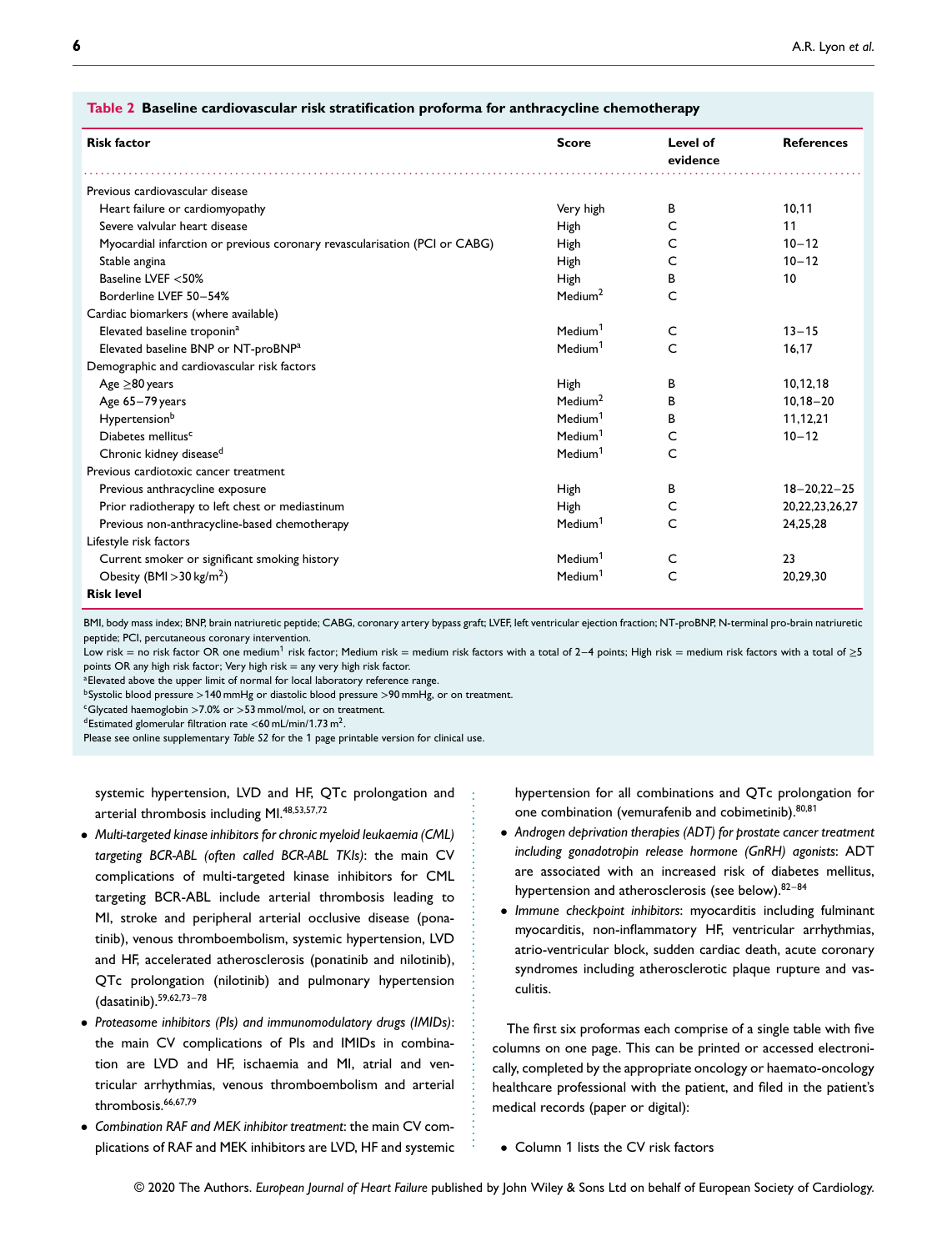| <b>Risk factor</b>                                  | <b>Score</b>         | Level of<br>evidence | <b>References</b> |
|-----------------------------------------------------|----------------------|----------------------|-------------------|
|                                                     |                      |                      |                   |
| Previous cardiovascular disease                     |                      |                      |                   |
| Heart failure or cardiomyopathy                     | Very high            | C                    | 31                |
| Myocardial infarction or CABG                       | High                 | в                    | 31.32             |
| Stable angina                                       | High                 | в                    | $31 - 34$         |
| Severe valvular heart disease                       | High                 | C                    | 31                |
| Baseline LVEF <50%                                  | High                 | C                    |                   |
| Borderline LVEF 50-54%                              | Medium <sup>2</sup>  | В                    | $35 - 37$         |
| Arrhythmia <sup>a</sup>                             | Medium <sup>2</sup>  | C                    | 31,32             |
| Cardiac biomarkers (where available)                |                      |                      |                   |
| Elevated baseline troponin <sup>b</sup>             | Medium $2$           | в                    | 38.39             |
| Elevated baseline BNP or NT-proBNPb                 | Medium <sup>2</sup>  | C                    | 17                |
| Demographic and cardiovascular risk factors         |                      |                      |                   |
| Age $\geq$ 80 years                                 | High                 | в                    | 32.33             |
| Age 65-79 years                                     | Medium $2$           | В                    | 35,36,40,41       |
| Hypertension <sup>c</sup>                           | Medium <sup>1</sup>  | В                    | $32 - 36,42,43$   |
| Diabetes mellitus <sup>d</sup>                      | Medium <sup>1</sup>  | C                    | 31,32,42          |
| Chronic kidney disease <sup>e</sup>                 | Medium <sup>1</sup>  | C                    | 32                |
| Current cancer treatment regimen                    |                      |                      |                   |
| Includes anthracycline before HER2-targeted therapy | Medium <sup>1f</sup> | B                    | 32,40,41,43-45    |
| Previous cardiotoxic cancer treatment               |                      |                      |                   |
| Prior trastuzumab cardiotoxicity                    | Very high            | C                    |                   |
| Prior (remote) anthracycline exposure <sup>g</sup>  | Medium $2$           | в                    | 42                |
| Prior radiotherapy to left chest or mediastinum     | Medium $2$           | C                    | 41, 46, 47        |
| Lifestyle risk factors                              |                      |                      |                   |
| Current smoker or significant smoking history       | Medium <sup>1</sup>  | C                    | 34                |
| Obesity (BMI $>$ 30 kg/m <sup>2</sup> )             | Medium <sup>1</sup>  | C                    | 29,34,43,45       |
| <b>Risk level</b>                                   |                      |                      |                   |

### **Table 3 Baseline cardiovascular risk stratification proforma for HER2-targeted cancer therapies (trastuzumab, pertuzumab, T-DM1, lapatinib, neratinib)**

BMI, body mass index; BNP, brain natriuretic peptide; CABG, coronary artery bypass graft; LVEF, left ventricular ejection fraction; NT-proBNP, N-terminal pro-brain natriuretic peptide.

Low risk = no risk factor OR one medium<sup>1</sup> risk factor; Medium risk = medium risk factors with a total of 2–4 points; High risk = medium risk factors with a total of  $\geq$ 5 points OR any high risk factor; Very high risk = any very high risk factor.

......................................

aAtrial fibrillation, atrial flutter, ventricular tachycardia, or ventricular fibrillation.

**bElevated above the upper limit of normal for local laboratory reference range.** 

cSystolic blood pressure *>*140 mmHg or diastolic blood pressure *>*90 mmHg, or on treatment.

dGlycated haemoglobin *>*7.0% or *>*53 mmol/mol, or on treatment.

eEstimated glomerular filtration rate *<*60 mL/min/1.73 m2.

f High risk if anthracycline chemotherapy and trastuzumab delivered concurrently.

<sup>g</sup>Previous malignancy (not current treatment protocol).

Please see online supplementary *Table S3* for the 1 page printable version for clinical use.

- Column 2 is the box to complete if present (yes/no)
- Column 3 is the weighting of the risk factor (medium, high or very high)
- Column 4 has the level of evidence (LoE) supporting the inclusion and weighting based on the standard LoE definitions used in professional cardiology and oncology guidelines; and
- Column 5 has references for the publications providing evidence for the risk factor having predictive value pre-treatment for future CV adverse events which supports inclusion and level of risk weighting.

The conceptual background of these recommendations is that both patient-related as well as therapy-related factors contribute to

the CV risk.<sup>1,85</sup> The clinical and demographic variables contributing to increased CV risk can be divided into risk factor classes which are similar for the six cancer-related treatments associated with CVD and HF in particular. The CV risk factor classes included in the first six proformas are:

- Pre-existing CVD
- Elevated circulating cardiac biomarkers pre-treatment (if measured)
- Demographic and co-existing medical conditions recognised as CV risk factors
- Previous cardiotoxic cancer treatment
- Lifestyle-related CV risk factors.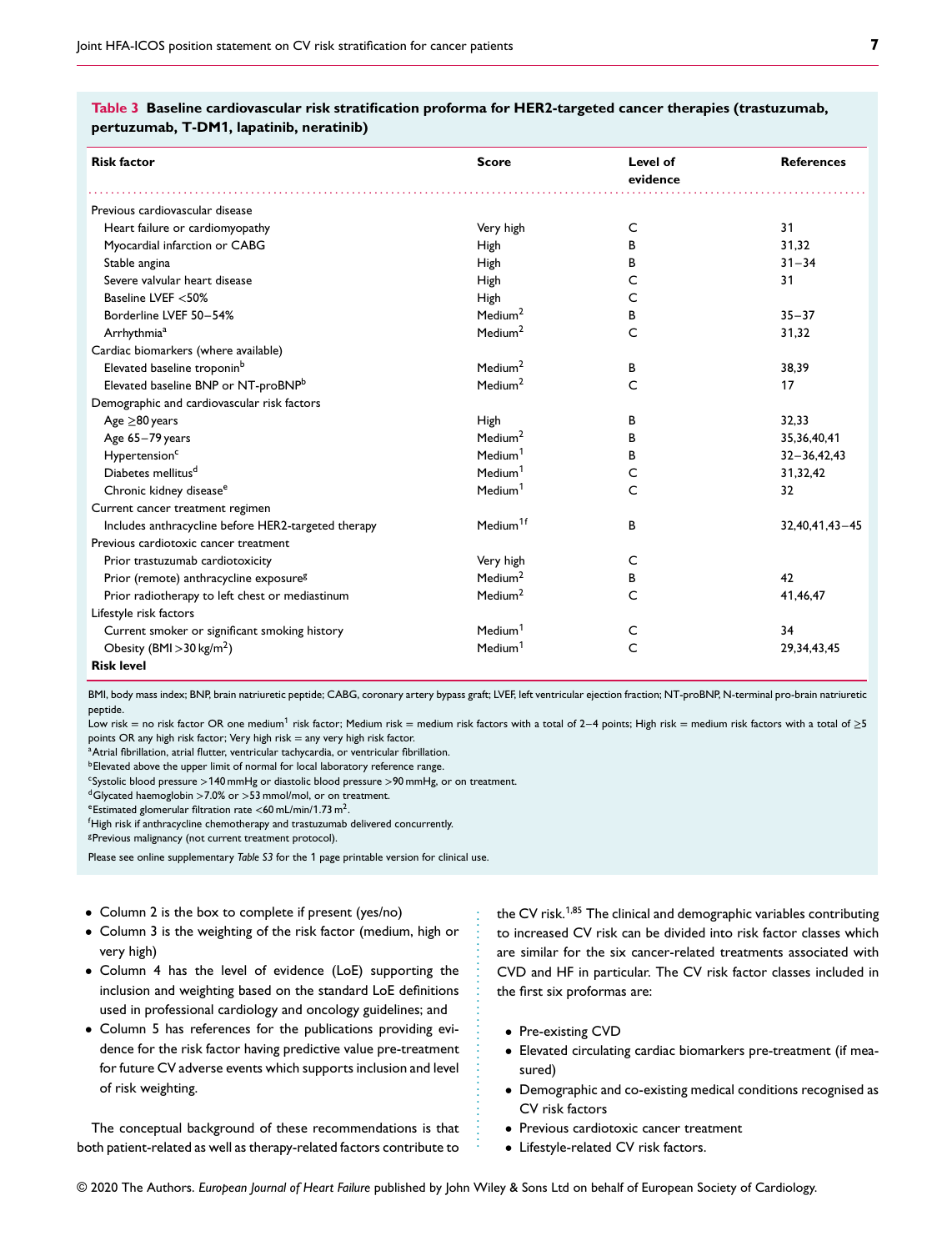| <b>Risk factor</b>                                                                                      | <b>Score</b>           | Level of<br>evidence | <b>References</b> |
|---------------------------------------------------------------------------------------------------------|------------------------|----------------------|-------------------|
| Previous cardiovascular disease                                                                         |                        |                      |                   |
| Heart failure or cardiomyopathy                                                                         | Very high              | C                    | $48 - 50$         |
| Arterial vascular disease (IHD, PCI, CABG, stable angina, TIA, stroke, PVD)                             | Very high              | C                    | $50 - 52$         |
| Venous thrombosis (DVT or PE)                                                                           | High                   | C                    |                   |
| Baseline LVEF <50%                                                                                      | High                   | C                    |                   |
| Borderline LVEF 50-54%                                                                                  | Medium <sup>2</sup>    | C                    |                   |
| $QTc \geq 480$ ms                                                                                       | High                   | C                    |                   |
| $450 \,\text{ms} \leq QTc < 480 \,\text{ms}$ (men) $460 \,\text{ms} \leq QTc < 480 \,\text{ms}$ (women) | Medium <sup>2</sup>    | C                    |                   |
| Arrhythmia <sup>a</sup>                                                                                 | $M$ edium <sup>2</sup> | $\mathsf{C}$         | 50                |
| Cardiac biomarkers (where available)                                                                    |                        |                      |                   |
| Elevated baseline troponinb                                                                             | Medium <sup>1</sup>    | C                    | 50                |
| Elevated baseline BNP or NT-proBNPb                                                                     | Medium <sup>1</sup>    | C                    | 53                |
| Demographic and cardiovascular risk factors                                                             |                        |                      |                   |
| Age $\geq$ 75 years                                                                                     | High                   | C                    | $54 - 56$         |
| Age 65-74 years                                                                                         | Medium <sup>1</sup>    | C                    | 48,54,56          |
| Hypertension <sup>c</sup>                                                                               | High                   | C                    | 48,50-52,54,55    |
| Diabetes mellitus <sup>d</sup>                                                                          | Medium <sup>1</sup>    | C                    | 50                |
| Hyperlipidaemia <sup>e</sup>                                                                            | Medium <sup>1</sup>    | C                    | 49,50             |
| Chronic kidney diseasef                                                                                 | Medium <sup>1</sup>    | C                    | 57                |
| Proteinuria                                                                                             | Medium <sup>1</sup>    | C                    |                   |
| Previous cardiotoxic cancer treatment                                                                   |                        |                      |                   |
| Prior anthracycline exposure                                                                            | High                   | С                    |                   |
| Prior radiotherapy to left chest or mediastinum                                                         | Medium <sup>1</sup>    | C                    |                   |
| Lifestyle risk factors                                                                                  |                        |                      |                   |
| Current smoker or significant smoking history                                                           | Medium <sup>1</sup>    | C                    | 50                |
| Obesity (BMI $>$ 30 kg/m <sup>2</sup> )                                                                 | Medium <sup>1</sup>    | C                    | 50,54,58          |
| <b>Risk level</b>                                                                                       |                        |                      |                   |

#### **Table 4 Baseline cardiovascular risk stratification proforma for vascular endothelial growth factor inhibitors**

BMI, body mass index; BNP, brain natriuretic peptide; CABG, coronary artery bypass graft; DVT, deep vein thrombosis; IHD, ischaemic heart disease; LVEF, left ventricular ejection fraction; NT-proBNP, N-terminal pro-brain natriuretic peptide; PCI, percutaneous coronary intervention; PE, pulmonary embolism; PVD, peripheral vascular disease; TIA, transient ischaemic attack.

Low risk = no risk factor OR one medium<sup>1</sup> risk factor; Medium risk = medium risk factors with a total of 2–4 points; High risk = medium risk factors with a total of  $\geq$ 5 points OR any high risk factor; Very high risk = any very high risk factor.

..........................................

aAtrial fibrillation, atrial flutter, ventricular tachycardia, or ventricular fibrillation.

**bElevated above the upper limit of normal for local laboratory reference range.** 

cSystolic blood pressure *>*140 mmHg or diastolic blood pressure *>*90 mmHg, or on treatment.

dGlycated haemoglobin *>*7.0% or *>*53 mmol/mol, or on treatment.

eNon-high-density lipoprotein cholesterol level *>*3.8 mmol/L (*>*145 mg/dL).

f Estimated glomerular filtration rate *<*60 mL/min/1.73 m2.

Please see online supplementary *Table S4* for the 1 page printable version for clinical use.

Each risk factor class includes a range of risk factors or variables identified as contributing to CV risk for patients receiving the specific cancer therapy according to the evidence available and expert opinion.

Once completed, a risk level can be calculated from the summary using the following simple rules:

- 1 Patients with no risk factors are 'low risk'
- 2 Patients with one or more risk factors are categorised according to the highest risk factor present:
	- Patients with one or more very high risk factors— their risk level is 'very high'
	- Patients with one or more high risk factors— their risk level is 'high'
- 3 Medium risk factors are given a point weighting as medium<sup>1</sup> or medium2
	- Patients with one medium<sup>1</sup> risk factor only are 'low risk'
	- $\bullet$  Patients with a single medium<sup>2</sup> risk factor or more than one medium<sup>1</sup> risk factor with points totalling  $2-4$  are 'medium risk'
	- Patients with several medium risk factors with points totalling 5 or more points are 'high risk'

Evidence for defining the absolute risk is limited or absent for each risk factor for every drug class. Based on discussion and expert opinion, the risk of future cardiotoxicity for each of the risk groups can be considered as follows: low risk *<*2%, medium

© 2020 The Authors. *European Journal of Heart Failure* published by John Wiley & Sons Ltd on behalf of European Society of Cardiology.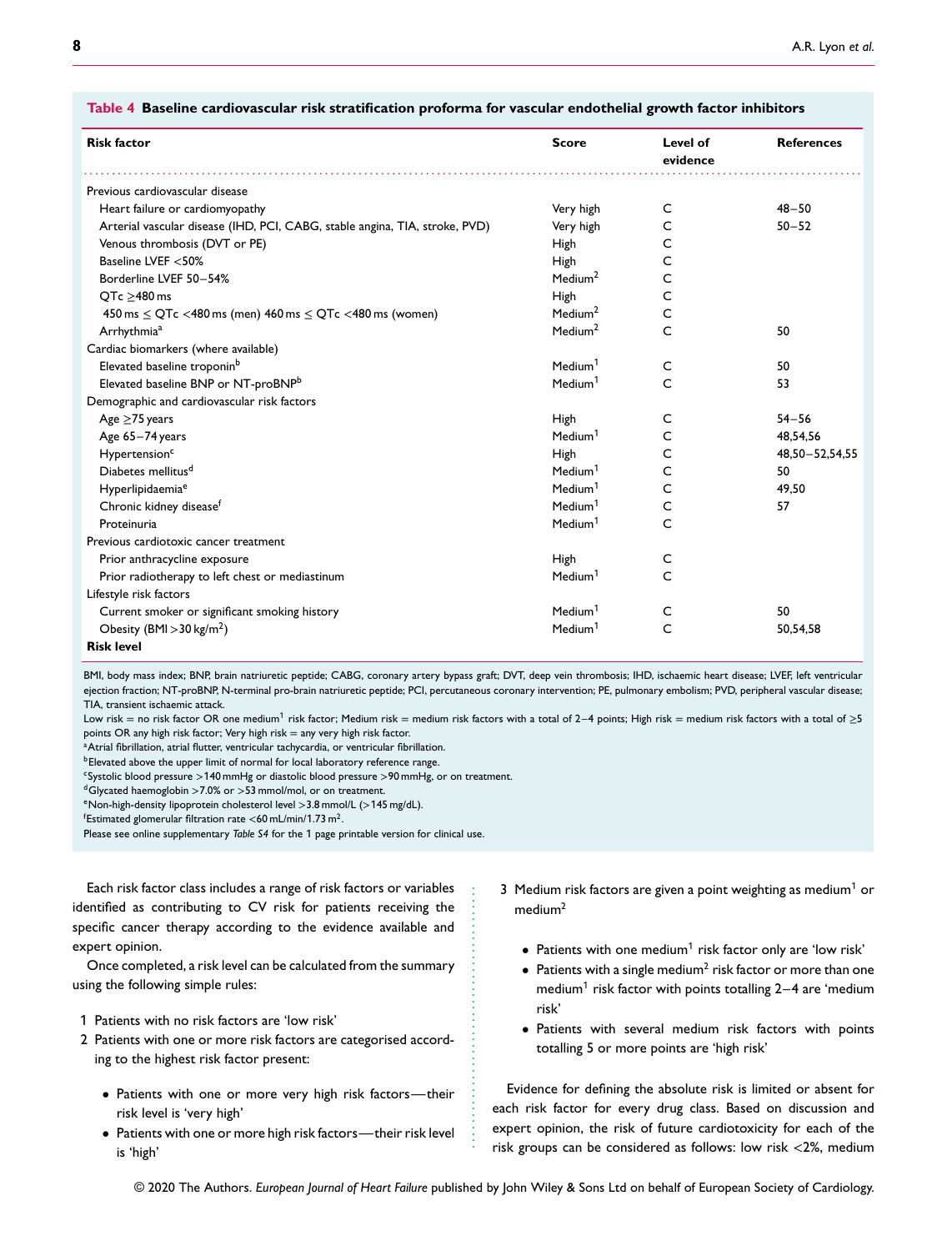| <b>Risk factor</b>                                                                                              | <b>Score</b>        | Level of<br>evidence | <b>References</b> |
|-----------------------------------------------------------------------------------------------------------------|---------------------|----------------------|-------------------|
| Previous cardiovascular disease                                                                                 |                     |                      |                   |
| Arterial vascular disease (IHD, PCI, CABG, stable angina, TIA, stroke, PVD)                                     | Very high           | C                    | 59,60             |
| Arterial thrombosis with TKI                                                                                    | Very high           | C                    |                   |
| Heart failure or LVSD                                                                                           | High                | C                    |                   |
| <b>BCR-ABL TKI-mediated LVSD</b>                                                                                | High                | C                    |                   |
| Abnormal ABPI <sup>f</sup>                                                                                      | High                | C                    |                   |
| Pulmonary arterial hypertension <sup>g</sup>                                                                    | High                | C                    |                   |
| Baseline LVEF <50%                                                                                              | High                | C                    |                   |
| Venous thromboembolism (DVT/PE)                                                                                 | Medium <sup>2</sup> | C                    | 60,61             |
| Arrhythmia <sup>a</sup>                                                                                         | Medium <sup>2</sup> | C                    |                   |
| $QTc \geq 480$ ms                                                                                               | High                | C                    |                   |
| $450 \text{ ms} \le \text{QTc} < 480 \text{ ms}$ (men) $460 \text{ ms} \le \text{QTc} < 480 \text{ ms}$ (women) | Medium <sup>2</sup> | C                    |                   |
| Demographic and other cardiovascular risk factors                                                               |                     |                      |                   |
| Cardiovascular disease 10-year risk score > 20%                                                                 | High                | В                    | 62                |
| Hypertension <sup>b</sup>                                                                                       | Medium <sup>2</sup> | В                    | $59 - 61$         |
| Diabetes <sup>c</sup>                                                                                           | Medium <sup>1</sup> | в                    | 63                |
| Hyperlipidaemia <sup>d</sup>                                                                                    | Medium <sup>1</sup> | В                    | 60,61             |
| Age $\geq$ 75 years                                                                                             | High                | C                    |                   |
| Age 65-74 years                                                                                                 | Medium $2$          | В                    | 61                |
| Age $\geq$ 60 years                                                                                             | Medium <sup>1</sup> | В                    | 61                |
| Chronic kidney disease <sup>e</sup>                                                                             | Medium <sup>1</sup> | C                    |                   |
| Family history of thrombophilia                                                                                 | Medium <sup>1</sup> | C                    |                   |
| Lifestyle and other factors                                                                                     |                     |                      |                   |
| Current smoker or significant smoking history                                                                   | High                | В                    | 60                |
| Obesity (BMI $>$ 30 kg/m <sup>2</sup> )                                                                         | Medium <sup>1</sup> | C                    |                   |
| <b>Risk level</b>                                                                                               |                     |                      |                   |

### **Table 5 Baseline cardiovascular risk stratification proforma for multi-targeted kinase inhibitors for chronic myeloid leukaemia including second and third generation BCR-ABL tyrosine kinase inhibitors**

ABPI, ankle–brachial pressure index; BMI, body mass index; CABG, coronary artery bypass graft; DVT, deep vein thrombosis; IHD, ischaemic heart disease; LVEF, left ventricular ejection fraction; LVSD, left ventricular systolic dysfunction; PCI, percutaneous coronary intervention; PCI, percutaneous coronary intervention; PE, pulmonary embolism; PVD, peripheral vascular disease; TIA, transient ischaemic attack; TKI, tyrosine kinase inhibitor.

Low risk = no risk factor OR one medium<sup>1</sup> risk factor; Medium risk = medium risk factors with a total of 2–4 points; High risk = medium risk factors with a total of >5 points OR any high risk factor; Very high risk = any very high risk factor.

.........................................

a Atrial fibrillation, atrial flutter, ventricular tachycardia, or ventricular fibrillation.

bSystolic blood pressure *>*140 mmHg or diastolic blood pressure *>*90 mmHg, or on treatment.

cGlycated haemoglobin *>*7.0% or *>*53 mmol/mol, or on treatment.

dNon-high-density lipoprotein cholesterol level *>*3.8 mmol/L (*>*145 mg/dL).

eEstimated glomerular filtration rate *<*60 mL/min/1.73 m2.

 $^{\mathsf{f}}$ ABPI  $\leq$ 0.9.

gPeak systolic pulmonary artery pressure at rest ≥35 mmHg when estimated non-invasively on echocardiography.

Please see online supplementary *Table S5* for the 1 page printable version for clinical use.

risk 2–9%, high risk 10–19%, very high risk ≥20%. These should be considered a guide and future studies are needed to validate and refine these ranges and risk weighting.

The seventh baseline CV risk assessment proforma relates to ADT including GnRH agonists and other anti-androgens (e.g.  $17\alpha$ -hydroxylase inhibitors) used for prostate cancer. The risks relate to the development of atherosclerotic vascular disease, and there are several established CV risk calculators for MI and stroke associated with atherosclerosis (*Table 9* and ADT baseline CV risk assessment proformas).86–88 The risk categories are different from those for the other oncology drugs as they are based on the 10-year risk of events. Several studies have shown that, particularly for prostate cancer patients who have a mean age *>*60 years and frequently have concomitant coronary artery disease, that GnRH

agonists given as ADT increase CV risk and mortality, and preventative strategies are needed.<sup>89</sup> Whilst these CV risk calculators were not specifically developed for cancer patients receiving GnRH agonists or other ADT, and frequently excluded patients with active cancer, they are established from large population studies and included in the ESC guidelines for CVD prevention and are also included in many national cardiology society guidelines. The risk calculators collect various parameters associated with future risk of atherosclerosis-related CVD, although the specific parameters required vary between the different risk calculators (online supplementary *Table S*1). It was the consensus of the authors to recommend the use of these established CV risk calculators specifically for patients receiving ADT including GnRH agonists for prostate cancer which have an increased risk of MI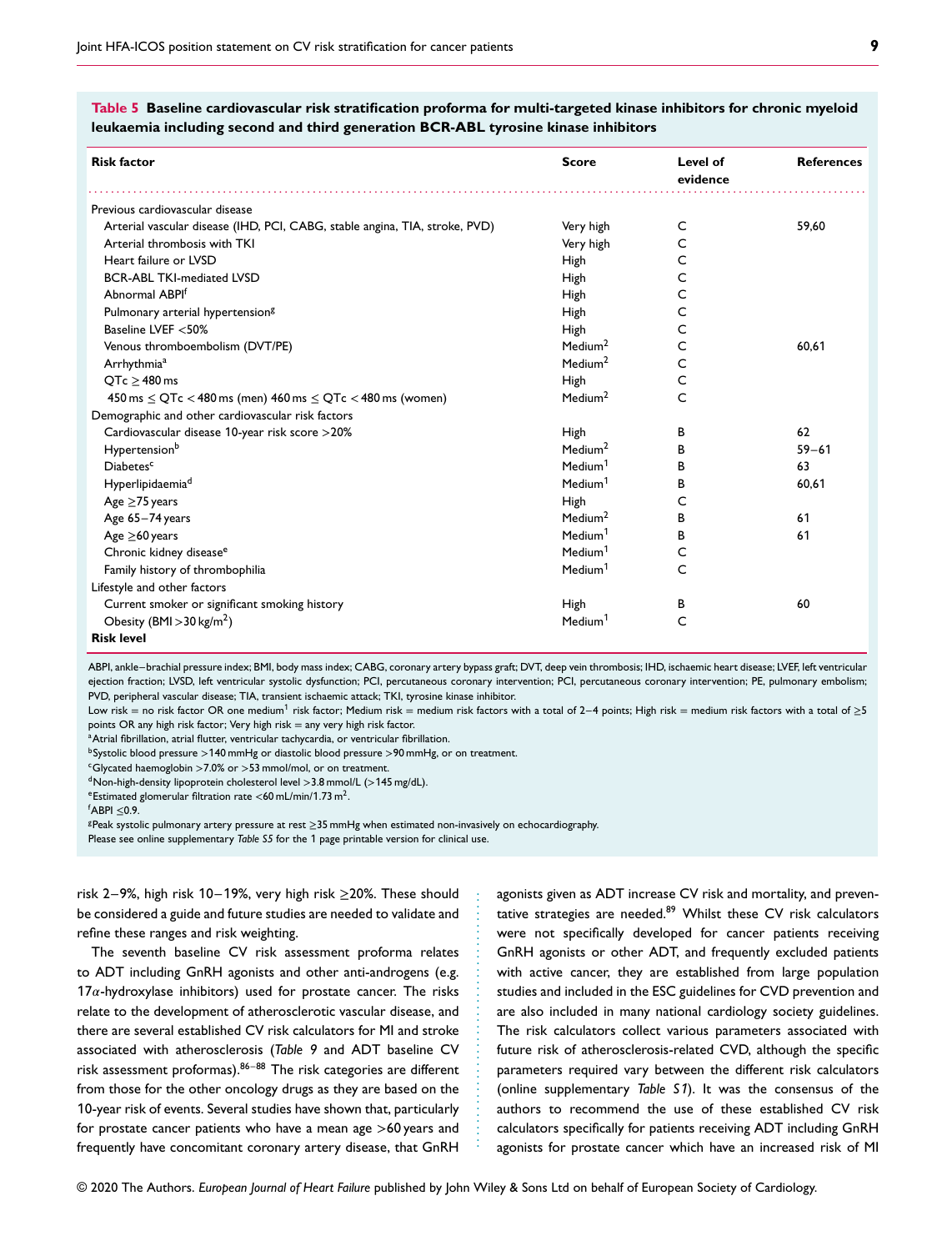| <b>Risk factor</b>                                                          | <b>Score</b>        | Level of<br>evidence | <b>References</b> |
|-----------------------------------------------------------------------------|---------------------|----------------------|-------------------|
|                                                                             |                     |                      |                   |
| Previous cardiovascular disease                                             |                     |                      |                   |
| Heart failure or cardiomyopathy                                             | Very high           | C                    | 64                |
| Prior proteasome inhibitor cardiotoxicity                                   | Very high           | C                    |                   |
| Venous thrombosis (DVT or PE)                                               | Very high           | C                    | 64                |
| Cardiac amyloidosis                                                         | Very high           | C                    |                   |
| Arterial vascular disease (IHD, PCI, CABG, stable angina, TIA, stroke, PVD) | Very high           | C                    | 64                |
| Prior immunomodulatory drug CV toxicity                                     | High                | в                    | 65                |
| Baseline LVEF <50%                                                          | High                | C                    |                   |
| Borderline LVEF 50-54%                                                      | Medium $2$          | C                    |                   |
| Arrhythmia <sup>a</sup>                                                     | Medium <sup>2</sup> | C                    | 64                |
| Left ventricular hypertrophyb                                               | Medium <sup>1</sup> | C                    |                   |
| Cardiac biomarkers (where available)                                        |                     |                      |                   |
| Elevated baseline troponin <sup>c</sup>                                     | Medium <sup>2</sup> | C                    |                   |
| Elevated baseline BNP or NT-proBNPc                                         | High                | B                    | 66                |
| Demographic and cardiovascular risk factors                                 |                     |                      |                   |
| Age $\geq$ 75 years                                                         | High                | C                    |                   |
| Age 65-74 years                                                             | Medium <sup>1</sup> | C                    |                   |
| Hypertension <sup>d</sup>                                                   | Medium <sup>1</sup> | C                    | 64,67             |
| Diabetes mellitus <sup>e</sup>                                              | Medium <sup>1</sup> | C                    |                   |
| Hyperlipidaemia <sup>t</sup>                                                | Medium <sup>1</sup> | C                    | 64                |
| Chronic kidney disease <sup>g</sup>                                         | Medium <sup>1</sup> | C                    |                   |
| Family history of thrombophilia                                             | Medium <sup>1</sup> | C                    |                   |
| Previous cardiotoxic cancer treatment                                       |                     |                      |                   |
| Prior anthracycline exposure                                                | High                | C                    | 68                |
| Prior thoracic spine radiotherapy                                           | Medium <sup>1</sup> | C                    | 68                |
| Current myeloma treatment                                                   |                     |                      |                   |
| High-dose dexamethasone > 160 mg/month                                      | Medium <sup>1</sup> | C                    |                   |
| Lifestyle risk factors                                                      |                     |                      |                   |
| Current smoker or significant smoking history                               | Medium <sup>1</sup> | C                    | 67                |
| Obesity (BMI $>$ 30 kg/m <sup>2</sup> )                                     | Medium <sup>1</sup> | C                    |                   |
| <b>Risk level</b>                                                           |                     |                      |                   |

#### **Table 6 Baseline cardiovascular risk stratification proforma for proteasome inhibitors and immunomodulatory agents for multiple myeloma**

BMI, body mass index; BNP, brain natriuretic peptide; CABG, coronary artery bypass graft; DVT, deep vein thrombosis; IHD, Ischaemic heart disease; LVEF, left ventricular ejection fraction; NT-proBNP, N-terminal pro-brain natriuretic peptide; PCI, percutaneous coronary intervention; PE, pulmonary embolism; PVD, peripheral vascular disease; TIA, transient ischaemic attack.

Low risk = no risk factor OR one medium<sup>1</sup> risk factor; Medium risk = medium risk factors with a total of 2–4 points; High risk = medium risk factors with a total of  $\geq$ 5 points OR any high risk factor; Very high risk = any very high risk factor.

.............................

a<br>Atrial fibrillation, atrial flutter, ventricular tachycardia, or ventricular fibrillation.

bLeft ventricular wall thickness *>*1.2 cm.

cElevated above the upper limit of normal for local laboratory reference range.

dSystolic blood pressure *>*140 mmHg or diastolic blood pressure *>*90 mmHg, or on treatment.

eGlycated haemoglobin *>*7.0% or *>*53 mmol/mol or on treatment.

f Non-high-density liporotein cholesterol level *>*3.8 mmol/L (*>*145 mg/dL).

gEstimated glomerular filtration rate *<*60 mL/min/1.73 m2.

Please see online supplementary *Table S6* for the 1 page printable version for clinical use.

and stroke. The coronary heart disease risk level can then be calculated using the online web-based calculator for the risk score as follows:

- <10% 10-year risk = low risk level
- 10–19% 10-year risk = medium risk level
- $\geq$  20% 10-year risk = high risk level

The result should be communicated to the patient and to the appropriate healthcare professionals (primary care physician, cardiologist, cardio-oncologist) to address modifiable CV risk factors according to ESC guidelines for CVD prevention.<sup>86</sup> These are primary prevention CV risk calculators and are only suitable for cancer patients scheduled to receive ADT who have not previously presented with the clinical manifestations of atherosclerotic disease. Any prostate cancer patient with a previous history of CVD is high risk and should be evaluated by an appropriate healthcare professional to review their symptom status and CV risk factor control. These CV risk calculators are not suitable for other cardiotoxic cancer therapies where there is an increased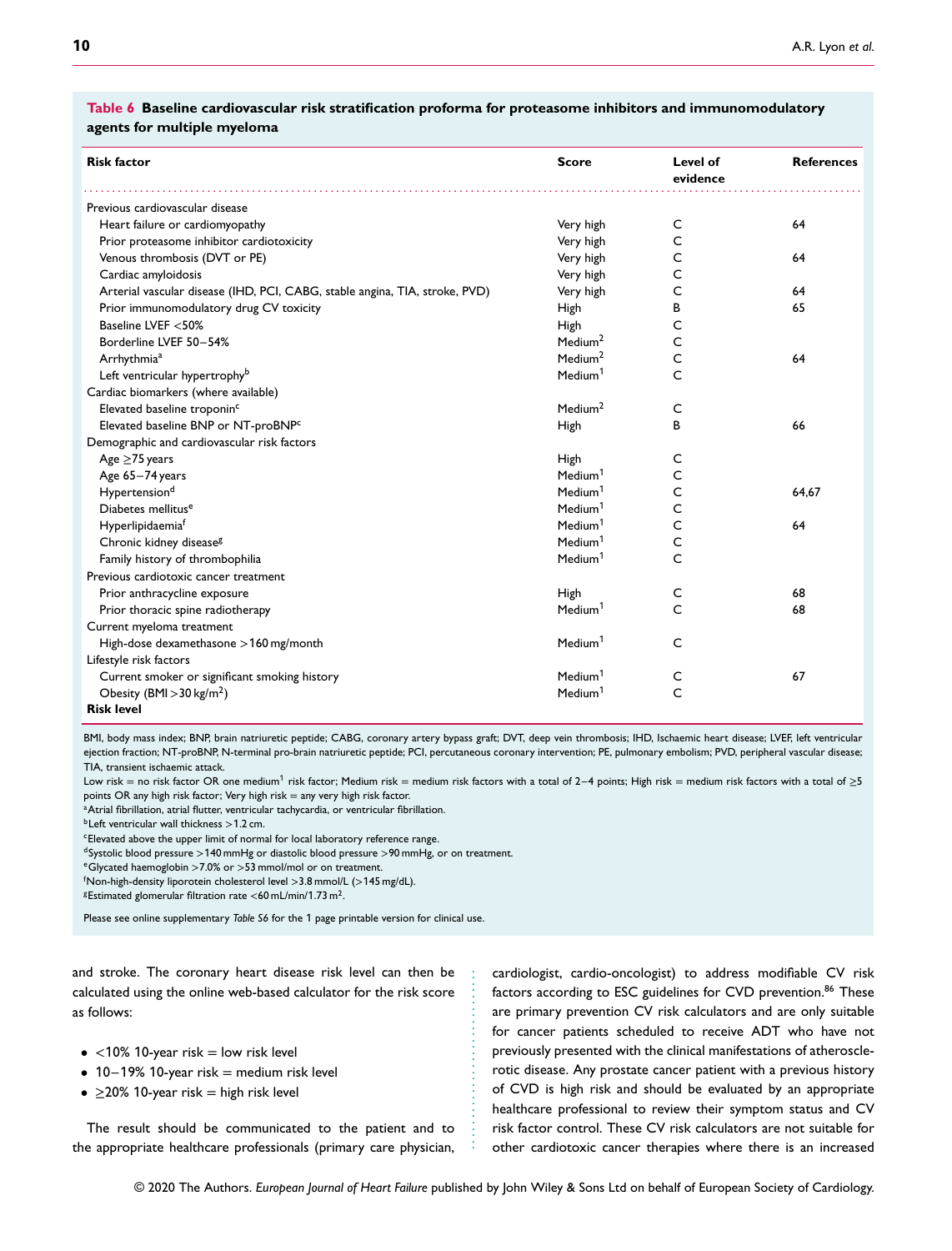| <b>Risk factor</b>                              | <b>Score</b>           | Level of |
|-------------------------------------------------|------------------------|----------|
|                                                 |                        | evidence |
| Previous cardiovascular disease                 |                        |          |
| Heart failure or cardiomyopathy                 | Very high              | C        |
| Myocardial infarction or CABG                   | High                   | C        |
| Stable angina                                   | High                   | C        |
| Severe valvular heart disease                   | High                   | C        |
| Borderline LVEF 50-54%                          | Medium $2$             | C        |
| Arrhythmia <sup>a</sup>                         | Medium <sup>1</sup>    | C        |
| Cardiac biomarkers (where available)            |                        |          |
| Elevated baseline troponinb                     | $M$ edium <sup>2</sup> | C        |
| Elevated baseline BNP or NT-proBNPb             | Medium <sup>2</sup>    | C        |
| Demographic and cardiovascular risk factors     |                        |          |
| Age $\geq$ 65 years                             | Medium <sup>1</sup>    | C        |
| Hypertension <sup>c</sup>                       | Medium <sup>2</sup>    | C        |
| Diabetes mellitus <sup>d</sup>                  | Medium <sup>1</sup>    | C        |
| Chronic kidney disease <sup>e</sup>             | Medium <sup>1</sup>    | C        |
| Previous cardiotoxic cancer treatment           |                        |          |
| Prior anthracycline exposure <sup>t</sup>       | High                   | C        |
| Prior radiotherapy to left chest or mediastinum | Medium <sup>2</sup>    | C        |
| Lifestyle risk factors                          |                        |          |
| Current smoker or significant smoking history   | Medium <sup>1</sup>    | C        |
| Obesity (BMI $>$ 30 kg/m <sup>2</sup> )         | Medium <sup>1</sup>    | C        |
| <b>Risk level</b>                               |                        |          |

### **Table 7 Baseline cardiovascular risk stratification proforma for combination RAF and MEK inhibitors (dabrafenib**+**trametinib, vemurafenib**+**cobimetinib, encorafenib**+**binimetinib)**

BMI, body mass index; BNP, brain natriuretic peptide; CABG, coronary artery bypass graft; LVEF, left ventricular ejection fraction; NT-proBNP, N-terminal pro-brain natriuretic peptide.

Low risk = no risk factor OR one medium<sup>1</sup> risk factor; Medium risk = medium risk factors with a total of 2–4 points; High risk = medium risk factors with a total of  $\geq$ 5 points OR any high risk factor; Very high risk = any very high risk factor.

.....................................................

a Atrial fibrillation, atrial flutter, ventricular tachycardia, or ventricular fibrillation.

**bElevated above the upper limit of normal for local laboratory reference range.** 

cSystolic blood pressure *>*140 mmHg or diastolic blood pressure *>*90 mmHg, or on treatment.

dGlycated haemoglobin *>*7.0% or *>*53 mmol/mol, or on treatment.

eEstimated glomerular filtration rate *<*60 mL/min/1.73 m2.

f Previous malignancy.

Please see online supplementary *Table S7* for the 1 page printable version for clinical use.

risk of HF, hypertension, QT prolongation and other CVDs. In addition, data on the increased CV risk in women receiving GnRH agonists for breast or ovarian cancer are lacking and therefore this proforma is currently only applicable to men with prostate cancer scheduled to receive a GnRH agonist.

We recommend completion of the baseline CV risk assessment proformas in all patients scheduled to receive one of the seven oncology drug classes with potential cardiotoxicity listed in *Table* 1. This can be performed after the decision has been made by the treating oncologist or haematologist to start a potentially cardiotoxic cancer treatment. It is important to emphasise that this needs to be completed promptly so that cancer treatment is not delayed and can be commenced safely. In emergency scenarios, guideline-based cancer treatment should be commenced and the baseline CV risk assessment proformas can be completed once clinical stability has been achieved (e.g. CML presenting with blast crisis, solid tumours presenting with acute oncological emergencies).

Following completion of the baseline CV risk assessment proformas the risk level should be recorded in the patient's medical records, reviewed by the treating oncologist or haemato-oncologist and communicated to the patient and their primary care physician. The specific treatment pathways for each of the drug categories and risk levels is beyond the scope of this position statement and will be addressed in a future HFA position statement, but the authors recommend, conceptually, the following general principles until more detailed guidance is available:

- *Low risk* level cancer patients continue with treatment with CV surveillance as appropriate according to local, national and international guidelines.
- *Medium risk* cancer patients require closer monitoring of CV health during treatment or consideration for referral for a cardio-oncology or cardiology assessment.
- *High* and *very high risk* level patients are referred for a cardio-oncology or cardiology assessment, ideally in a specialist

© 2020 The Authors. *European Journal of Heart Failure* published by John Wiley & Sons Ltd on behalf of European Society of Cardiology.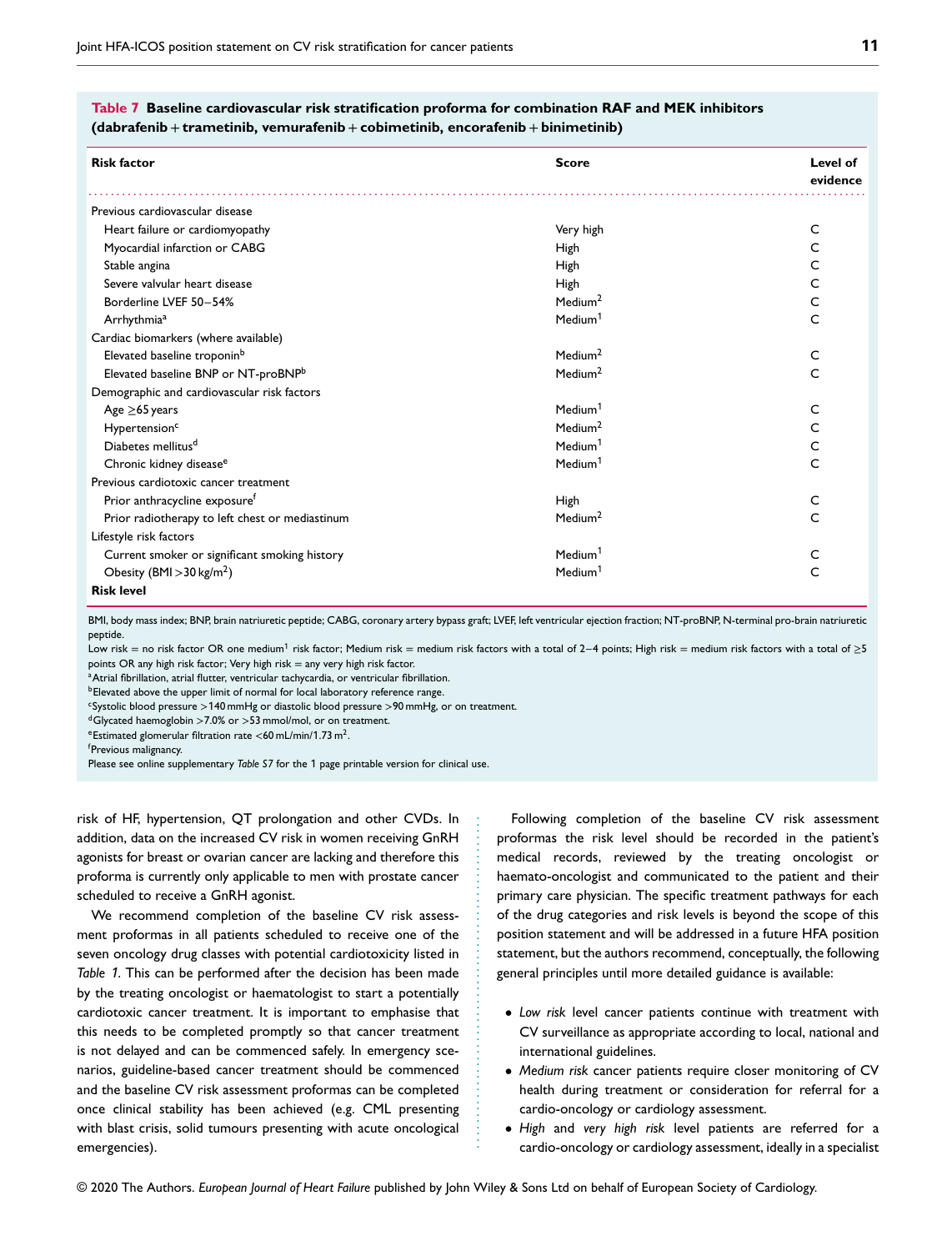**Table 8 Baseline cardiovascular risk stratification proforma for androgen deprivation therapies including gonadotrophin-releasing hormone agonists (goserelin, leuprolide) and anti-androgen therapies (abiraterone) for prostate cancer**

| Clinical risk score <sup>a</sup>                                                                     | Score          |
|------------------------------------------------------------------------------------------------------|----------------|
| Known pre-existing cardiovascular<br>disease (CVD) <sup>b</sup> or CVD 10-year risk<br>score $>20\%$ | High           |
| CVD 10-year risk score $\geq$ 10% to <20%<br>CVD 10-year risk score $<$ 10%                          | Medium<br>l ow |

#### CVD, cardiovascular disease.

Risk factors and variables required: age, gender, ethnic group, height, weight, social class indicator (Townsend quintile), smoking status (current, ex- or non-smoker), total cholesterol, high-density lipoprotein cholesterol, systolic blood pressure (mmHg), diabetes status (yes/no), family history of premature CVD (before 60 years) (yes/no), chronic kidney disease (yes/no), atrial fibrillation (yes/no), systemic inflammatory disease (e.g. rheumatoid arthritis, psoriasis) (yes/no).

aFor validated CVD risk scores, see *Table 9*.

bPrior symptomatic coronary artery disease, carotid artery disease or peripheral artery disease, e.g. stable angina, acute myocardial infarction, transient ischaemic attack/stroke, ischaemic claudication.

## **Table 9 Atherosclerosis-related cardiovascular risk calculators**

| <b>Risk score</b>                                                                                                             | Website                                                                                                     |
|-------------------------------------------------------------------------------------------------------------------------------|-------------------------------------------------------------------------------------------------------------|
| <b>ESC HeartScore</b><br>ORISK <sup>®</sup> 3<br>JBS3 risk score (2014)<br>ACC/AHA pooled cohort<br>CV risk calculator (2013) | www.heartscore.org<br>https://grisk.org/three<br>http://www.jbs3risk.com<br>http://www.cvriskcalculator.com |

ACC, American College of Cardiology; AHA, American Heart Association; ESC, European Society of Cardiology; JBS, Joint British Societies.

cardio-oncology service (if available) to optimise management of their pre-existing CVD and modifiable CV risk factors, and provide a personalised management plan for surveillance during cancer treatment.

It is important that pathways exist to minimise the time delay from risk assessment and referral to cardiology clinical assessment, and the decision and management plan are communicated to the referring oncology or haemato-oncology team promptly to prevent any delay in starting cancer treatment, following the core principles of a cardio-oncology service.<sup>2</sup> The timing and nature of CV surveillance recommendations will depend upon various factors including the cardiotoxicity profile of the cancer therapy required (*Table* 1), the risk factors contributing to the risk level calculation and patient preference. CV imaging and cardiac biomarkers are available for surveillance and detection of early cardiotoxicity, and their role in cancer patients receiving potentially cardiotoxic cancer therapies and surveillance algorithms are the topic of two HFA position statements (in preparation).

We recommend that following implementation of these risk proformas, which could be digital or paper-based depending upon local medical records, an audit and review of the risk stratification process is performed to identify the frequency of application, percentage of risk assessments completed, the actions taken from the assessment and how that conforms to local pathways and standards of care. Oncologists and haemato-oncologists should identify cardiologists with whom to collaborate in setting up pathways of care for their high risk and very high risk patients. If cardiology support is not available locally, then whilst identifying regional or national options these risk proformas should provide a guide for oncologists to consider alternative, non-cardiotoxic cancer therapies in patients identified as high risk or very high risk where alternative treatment options are available. In the long term collection of outcome data, and comparison to retrospective datasets regarding CV events, could be considered. We suggest collaborative studies between centres implementing these risk stratification proformas to assess their impact in reducing CV complications of cancer therapies as well as changes in the overall cancer and CV outcomes. Large datasets can also serve to refine the weighting of risk for the different parameters for each cancer drug class, with the ultimate aim to improve the sensitivity and predictive value.

## **Conclusions and future directions**

Cardiology and oncology professional society guidelines and expert position statements on CVD in cancer patients uniformly recommend baseline CV risk assessment for oncology patients scheduled to receive potentially cardiotoxic cancer therapies.<sup>1,4–6</sup> Here we present proformas for baseline CV risk assessment which can be employed by oncology and haemato-oncology services for patients scheduled to receive one of seven cardiotoxic cancer therapies. Assessment of baseline CV risk is part of a personalised approach to care for cancer patients. The identification of cancer patients who are at an increased risk of CV complications in a timely manner is important so that appropriate measures can be implemented to eliminate or at least mitigate their CV risk and ensure, where possible, that cancer patients receive their treatment safely. There is the potential for these proformas to be electronic with semi-automated population of the fields from the electronic patient record if a suitable platform exists. Future studies are required to validate and refine these proformas, including the specific weighting of each risk factor and the addition of new risk factors as they are identified. The impact of proformas upon overall survival and both CV-related and cancer-related outcomes and mortality needs to be assessed as well. The long-term goal is to improve both oncology and CV outcomes for this patient population through a personalised approach to CV risk, which should allow cancer patients to complete their evidence-based cancer treatments free from CV toxicity and CVD, leading to an improvement in overall survival.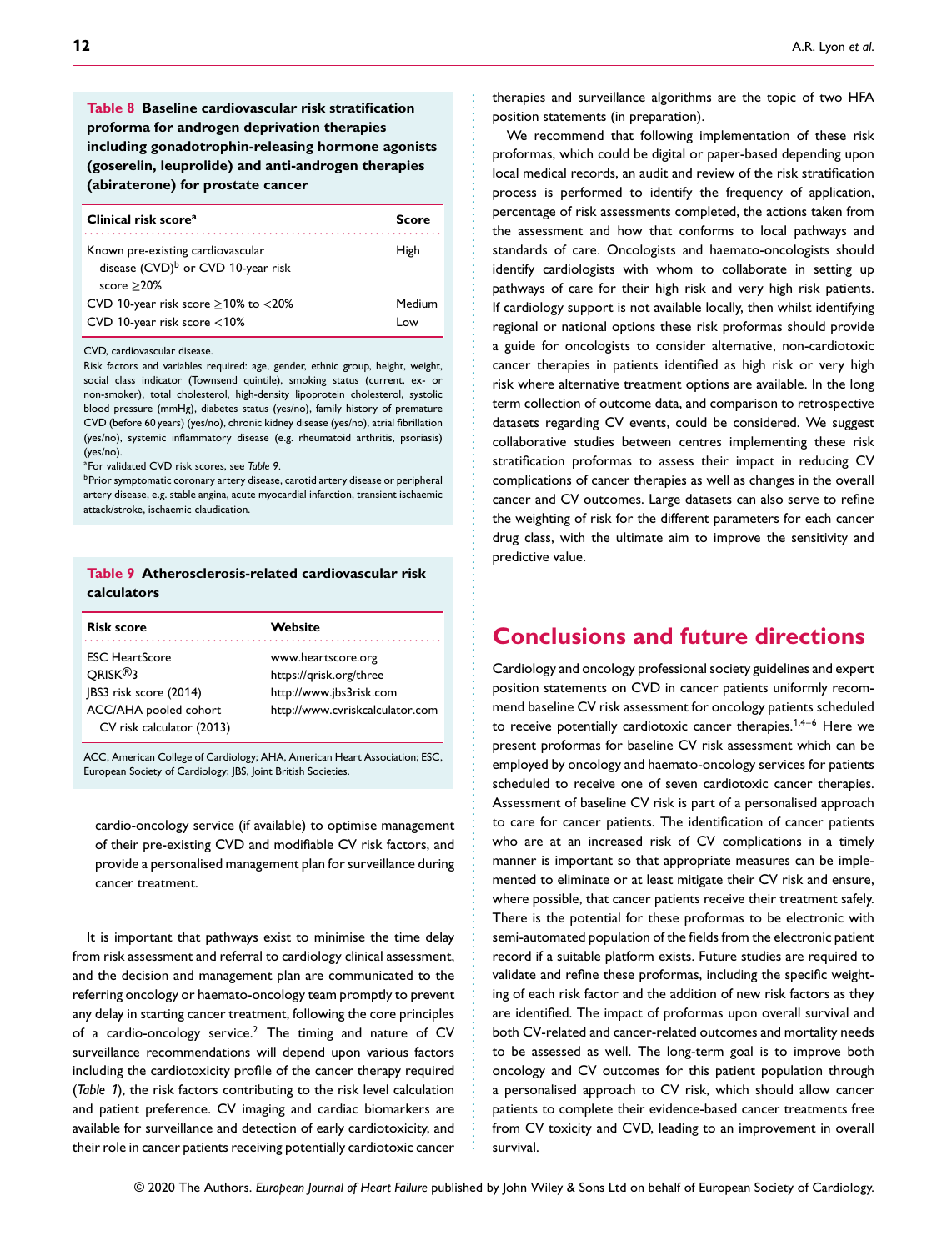## **Supplementary Information**

Additional supporting information may be found online in the Supporting Information section at the end of the article.

**Table S1.** Cardiovascular risk calculators and parameters included in risk calculations for various international risk calculators.

**Table S2.** Baseline cardiovascular risk stratification proforma for anthracycline chemotherapy.

**Table S3.** Baseline cardiovascular risk stratification proforma for HER2-targeted cancer therapies (trastuzumab, pertuzumab, T-DM1, lapatinib, neratinib).

**Table S4.** Baseline cardiovascular risk stratification proforma for vascular endothelial growth factor inhibitors.

**Table S5.** Baseline cardiovascular risk stratification proforma for multi-targeted kinase inhibitors for chronic myeloid leukaemia including second and third generation BCR-ABL tyrosine kinase inhibitors.

**Table S6.** Baseline cardiovascular risk stratification proforma for proteasome inhibitors and immunomodulatory agents for multiple myeloma.

**Table S7.** Baseline cardiovascular risk stratification proforma for combination RAF and MEK inhibitors (dabrafenib+trametinib, vemurafenib+cobimetinib, encorafenib+binimetinib).

## **Funding**

A.R.L. is supported by the Fondation Leducq Network of Excellence in Cardio-Oncology. C.G.T. is supported by the grant 'Ricerca di Ateneo Federico II 2017'. A.L.S. is supported by the Heart Foundation of Australia Future Leader Fellowship (Award ID 101918). J.M. is supported by R01 HL141466. R.A.d.B. is supported by the European Research Council (ERC CoG 818715, SECRETE-HF), and furthermore by the Netherlands Heart Foundation (CVON DOSIS, grant 2014-40, CVON SHE-PREDICTS-HF, grant 2017-21; CVON RED-CVD, grant 2017-11; and CVON PRE-DICT2, grant 2018-30); and the Innovational Research Incentives Scheme program of the Netherlands Organization for Scientific Research (NWO VIDI, grant 917.13.350). C.M. is supported by the German Research Foundation (DFG; SFB-894, TRR-219; Ma 2528/7-1) and the German Ministry of Education and Research (BMBF; 01EO1504). M.S.A. has received research support from the German Cardiovascular Research Center.

**Conflict of interest:** A.R.L. has received speaker, advisory board or consultancy fees and/or research grants from Pfizer, Novartis, Servier, Amgen, Takeda, Roche, Janssens-Cilag Ltd, Clinigen Group, Eli Lily, Eisai, Bristol-Myers Squibb, Ferring Pharmaceuticals and Boehringer Ingelheim. S.D. has received speaker, advisory board or research funding from Novartis, Eli Lilly, Genetech and Pfizer. S.S. has received speaker, advisory board or consultancy fees from Roche, Clinigen and Eli Lilly. H.E. has received grants from Roche and Sanofi-Aventis, and advisory board or speaker fees from Daiichi-Sankyo, AstraZeneca, INTAS Pharmaceuticals, Pfizer, Amgen and Prime Oncology. A.C.S. has received speaker, advisory board or consultancy fees and/or research grants from Novartis, Servier, Amgen, Abbott, Vifor, AstraZeneca, MSD, Roche, Takeda and Bristol-Myers Squibb. J.M. has served as a consultant for Novartis, Pfizer, Bristol-Myers Squibb, Takeda, Pharmacyclics,

Regeneron, Myokardia, Audentes Pharmaceuticals, AstraZeneca, Deciphera, Ipsen, and Intrexon and has received grant funding from Pfizer and Bristol-Myers Squibb. J.D.G. receives research funding from Amgen. T.G.N. has received speaker, advisory board or consultancy fees from Parexel, Intrinsic Imaging, Bristol-Myers Squibb, H3 Biomedicine, Aprea Therapeutics. A.L.S. has received speaker fees, advisory board and/or research grants from Bayer, Biotronik, Novartis and Vifor. B.K. has received consultancy fees from Bristol-Myers Squibb. C.G.T. received speaking fees from Alere. H.S. received honoraria for presentations from Servier, Novartis, AstraZeneca, Abbott and Boehringer Ingelheim. C.M. has received speak fees from Pfizer. R.F.C. has received advisory board or consultancy fees from Karyopharm Therapeutics, Takeda and Janssen. V.K. has participated in advisory boards, conferences and educational meetings for Accuray, Astellas, Bayer, Janssen and Boston Scientific. T.L.F. has received speaker fees from Janssen, Amgen, Servier, Daiichi-Sankyo, MSD, and Philips. A.B. serves on DSMB for CTI Biopharma and has received honoraria from Bristol-Myers Squibb. P.T. has received speaker fees from Boehringer Ingelheim, Takeda, Amgen. M.S.A. has received personal fees from Servier. D.F. has received consultation fees, speaker honoraria and/or travel grants from Abbott, Boehringer Ingelheim, Daiichi-Sankyo, Menarini, Novartis, Pfizer, Roche and Servier. C.M. has received speaker, advisory board or consultancy fees from Servier, Amgen, Boehringer Ingelheim, Astra, Novartis, Bayer, Berlin Chemie, Bristol-Myers Squibb, Daiichi-Sankyo, Pfizer. S.D.R. has received speaker and advisory board consultancy fees from Servier, Novartis and Clinigen Group. M.G.F. has received advisory board fees from Novartis and research funding from Medtronic. Z.I. has received advisory board or speaker fees from Novartis, AstraZeneca, Boehringer Ingelheim, Pfizer, Bayer, Eli Lilly. T.T. is founder and shareholder of Cardior Pharmaceuticals, served in an advisory board of Novo Nordisk and received honoraria from Amicus Therapeutics and Sanofi-Genzyme. J.B. has received speaker, advisory board or consultancy fees and/or research grants from Novartis, Vifor, Bayer, Servier, Abiomed, Boehringer Ingelheim, Daiichi-Sankyo, AstraZeneca, CVRx, BMS, Pfizer, MSD, Abbott, Medtronic and Zoll not related to this manuscript. C.P. has received travel expenses and honoraria for speaking at educational meetings or advisory boards from Amgen, Bayer, Celgene, Ferring, Incyte, Novartis, Pfizer and Roche.

## **References**

- 1. Zamorano JL, Lancellotti P, Rodriguez Munoz D, Aboyans V, Asteggiano R, Galderisi M, Habib G, Lenihan DJ, Lip GY, Lyon AR, Lopez Fernandez T, Mohty D, Piepoli MF, Tamargo J, Torbicki A, Suter TM; ESC Scientific Document Group. 2016 ESC Position Paper on cancer treatments and cardiovascular toxicity developed under the auspices of the ESC Committee for Practice Guidelines: the Task Force for cancer treatments and cardiovascular toxicity of the European Society of Cardiology (ESC). *Eur Heart J* 2016;**37**:2768–2801.
- 2. Lancellotti P, Suter TM, Lopez-Fernandez T, Galderisi M, Lyon AR, Van der Meer P, Cohen Solal A, Zamorano JL, Jerusalem G, Moonen M, Aboyans V, Bax JJ, Asteggiano R. Cardio-oncology services: rationale, organization, and implementation: a report from the ESC Cardio-Oncology Council. *Eur Heart J* 2019;**40**:1756–1763.
- 3. Pareek N, Cevallos J, Moliner P, Shah M, Tan LL, Chambers V, Baksi AJ, Khattar RS, Sharma R, Rosen SD, Lyon AR. Activity and outcomes of a cardio-oncology service in the United Kingdom – a five-year experience. *Eur J Heart Fail* 2018;**20**:1721–1731.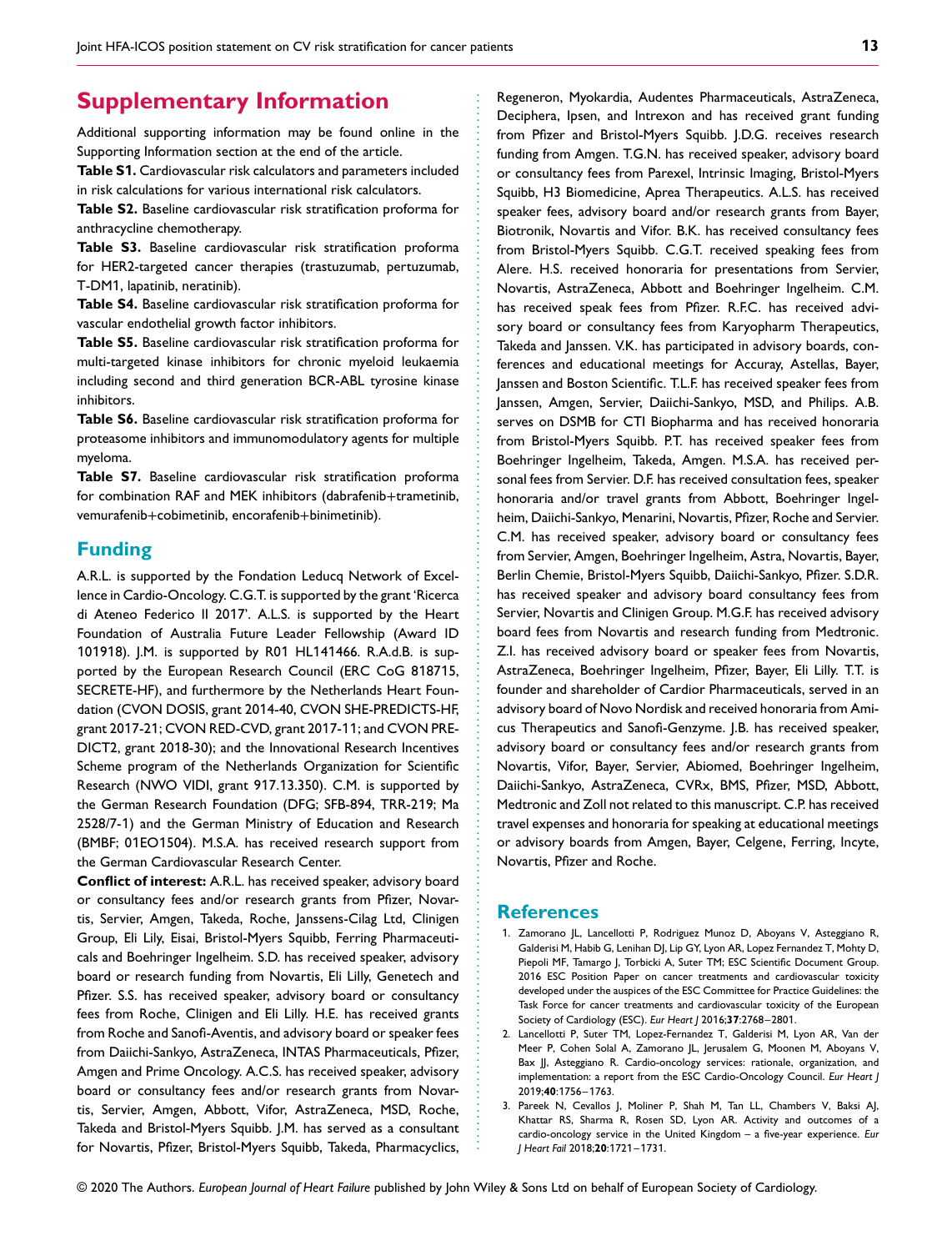- 4. Armenian SH, Lacchetti C, Barac A, Carver J, Constine LS, Denduluri N, Dent S, Douglas PS, Durand JB, Ewer M, Fabian C, Hudson M, Jessup M, Jones LW, Ky B, Mayer EL, Moslehi J, Oeffinger K, Ray K, Ruddy K, Lenihan D. Prevention and monitoring of cardiac dysfunction in survivors of adult cancers: American Society of Clinical Oncology Clinical Practice Guideline. *J Clin Oncol* 2017;**35**:893–911.
- 5. Plana JC, Galderisi M, Barac A, Ewer MS, Ky B, Scherrer-Crosbie M, Ganame J, Sebag IA, Agler DA, Badano LP, Banchs J, Cardinale D, Carver J, Cerqueira M, DeCara JM, Edvardsen T, Flamm SD, Force T, Griffin BP, Jerusalem G, Liu JE, Magalhaes A, Marwick T, Sanchez LY, Sicari R, Villarraga HR, Lancellotti P. Expert consensus for multimodality imaging evaluation of adult patients during and after cancer therapy: a report from the American Society of Echocardiography and the European Association of Cardiovascular Imaging. *Eur Heart J Cardiovasc Imaging* 2014;**15**:1063–1093.
- 6. Curigliano G, Cardinale D, Suter T, Plataniotis G, de Azambuja E, Sandri MT, Criscitiello C, Goldhirsch A, Cipolla C, Roila F; ESMO Guidelines Working Group. Cardiovascular toxicity induced by chemotherapy, targeted agents and radiotherapy: ESMO Clinical Practice Guidelines. *Ann Oncol* 2012;23 Suppl 7:vii155–166.
- 7. Lyon AR, Yousaf N, Battisti NML, Moslehi J, Larkin J. Immune checkpoint inhibitors and cardiovascular toxicity. *Lancet Oncol* 2018;**19**:e447–e458.
- 8. Mahmood SS, Fradley MG, Cohen JV, Nohria A, Reynolds KL, Heinzerling LM, Sullivan RJ, Damrongwatanasuk R, Chen CL, Gupta D, Kirchberger MC, Awadalla M, Hassan MZ, Moslehi JJ, Shah SP, Ganatra S, Thavendiranathan P, Lawrence DP, Groarke JD, Neilan TG. Myocarditis in patients treated with immune checkpoint inhibitors. *J Am Coll Cardiol* 2018;**71**:1755–1764.
- 9. Alvi RM, Frigault MJ, Fradley MG, Jain MD, Mahmood SS, Awadalla M, Lee DH, Zlotoff DA, Zhang L, Drobni ZD, Hassan MZ, Bassily E, Rhea I, Ismail-Khan R, Mulligan CP, Banerji D, Lazaryan A, Shah BD, Rokicki A, Raje N, Chavez JC, Abramson J, Locke FL, Neilan TG. Cardiovascular events among adults treated with chimeric antigen receptor T-cells (CAR-T). *J Am Coll Cardiol* 2019;**74**:3099–3108.
- 10. Wang L, Tan TC, Halpern EF, Neilan TG, Francis SA, Picard MH, Fei H, Hochberg EP, Abramson JS, Weyman AE, Kuter I, Scherrer-Crosbie M. Major cardiac events and the value of echocardiographic evaluation in patients receiving anthracycline-based chemotherapy. *Am J Cardiol* 2015;**116**:442–446.
- 11. Salz T, Zabor EC, de Nully Brown P, Dalton SO, Raghunanthan NJ, Matasar MJ, Steingart R, Vickers AJ, Svenssen Munksgaard P, Oeffinger KC, Johansen C. Preexisting cardiovascular risk and subsequent heart failure among non-Hodgkin lymphoma survivors. *J Clin Oncol* 2017;**35**:3837–3843.
- 12. Pinder MC, Duan Z, Goodwin JS, Hortobagyi GN, Giordano SH. Congestive heart failure in older women treated with adjuvant anthracycline chemotherapy for breast cancer. *J Clin Oncol* 2007;**25**:3808–3815.
- 13. Cardinale D, Sandri MT, Martinoni A, Tricca LabTech A, Civelli M, Lamantia G, Cinieri S, Martinelli G, Cipolla CM, Fiorentini C. Left ventricular dysfunction predicted by early troponin I release after high-dose chemotherapy. *J Am Coll Cardiol* 2000;**36**:517–522.
- 14. Cardinale D, Sandri MT, Colombo A, Colombo N, Boeri M, Lamantia G, Civelli M, Peccatori F, Martinelli G, Fiorentini C, Cipolla CM. Prognostic value of troponin I in cardiac risk stratification of cancer patients undergoing high-dose chemotherapy. *Circulation* 2004;**109**:2749–2754.
- 15. Ky B, Putt M, Sawaya H, French B, Januzzi JL Jr, Sebag IA, Plana JC, Cohen V, Banchs J, Carver JR, Wiegers SE, Martin RP, Picard MH, Gerszten RE, Halpern EF, Passeri J, Kuter I, Scherrer-Crosbie M. Early increases in multiple biomarkers predict subsequent cardiotoxicity in patients with breast cancer treated with doxorubicin, taxanes, and trastuzumab. *J Am Coll Cardiol* 2014;**63**:809–816.
- 16. Lenihan DJ, Stevens PL, Massey M, Plana JC, Araujo DM, Fanale MA, Fayad LE, Fisch MJ, Yeh ET. The utility of point-of-care biomarkers to detect cardiotoxicity during anthracycline chemotherapy: a feasibility study. *J Card Fail* 2016;**22**:433–438.
- 17. De Iuliis F, Salerno G, Taglieri L, De Biase L, Lanza R, Cardelli P, Scarpa S. Serum biomarkers evaluation to predict chemotherapy-induced cardiotoxicity in breast cancer patients. *Tumour Biol* 2016;**37**:3379–3387.
- Von Hoff DD, Layard MW, Basa P, Davis HL Jr, Von Hoff AL, Rozencweig M, Muggia FM. Risk factors for doxorubicin-induced congestive heart failure. *Ann Intern Med* 1979;**91**:710–717.
- 19. Swain SM, Whaley FS, Ewer MS. Congestive heart failure in patients treated with doxorubicin: a retrospective analysis of three trials. *Cancer* 2003;**97**:2869–2879.
- 20. Hequet O, Le QH, Moullet I, Pauli E, Salles G, Espinouse D, Dumontet C, Thieblemont C, Arnaud P, Antal D, Bouafia F, Coiffier B. Subclinical late cardiomyopathy after doxorubicin therapy for lymphoma in adults. *J Clin Oncol* 2004;**22**:1864–1871.
- 21. Szmit S, Jurczak W, Zaucha JM, Drozd-Sokolowska J, Spychalowicz W, Joks M, Długosz-Danecka M, Torbicki A. Pre-existing arterial hypertension as a risk factor for early left ventricular systolic dysfunction following (R)-CHOP chemotherapy in patients with lymphoma. *J Am Soc Hypertens* 2014;**8**:791–799.
- 22. Mulrooney DA, Yeazel MW, Kawashima T, Mertens AC, Mitby P, Stovall M, Donaldson SS, Green DM, Sklar CA, Robison LL, Leisenring WM. Cardiac outcomes in a cohort of adult survivors of childhood and adolescent cancer: retrospective analysis of the Childhood Cancer Survivor Study cohort. *BMJ* 2009;**339**:b4606.
- 23. van Nimwegen FA, Schaapveld M, Janus CP, Krol AD, Petersen EJ, Raemaekers JM, Kok WE, Aleman BM, van Leeuwen FE. Cardiovascular disease after Hodgkin lymphoma treatment: 40-year disease risk. *JAMA Intern Med* 2015;**175**:1007–1017.
- 24. Gianni L, Dombernowsky P, Sledge G, Martin M, Amadori D, Arbuck SG, Ravdin P, Brown M, Messina M, Tuck D, Weil C, Winograd B. Cardiac function following combination therapy with paclitaxel and doxorubicin: an analysis of 657 women with advanced breast cancer. *Ann Oncol* 2001;**12**:1067–1073.
- 25. Volkova M, Russell R. Anthracycline cardiotoxicity: prevalence, pathogenesis and treatment. *Curr Cardiol Rev* 2011;**7**:214–220.
- 26. Darby SC, Ewertz M, McGale P, Bennet AM, Blom-Goldman U, Bronnum D, Correa C, Cutter D, Gagliardi G, Gigante B, Jensen MB, Nisbet A, Peto R, Rahimi K, Taylor C, Hall P. Risk of ischemic heart disease in women after radiotherapy for breast cancer. *N Engl J Med* 2013;**368**:987–998.
- 27. van der Pal HJ, van Dalen EC, van Delden E, van Dijk IW, Kok WE, Geskus RB, Sieswerda E, Oldenburger F, Koning CC, van Leeuwen F, Caron HN, Kremer LC. High risk of symptomatic cardiac events in childhood cancer survivors. *J Clin Oncol* 2012;**30**:1429–1437.
- 28. Barrett-Lee PJ, Dixon JM, Farrell C, Jones A, Leonard R, Murray N, Palmieri C, Plummer CJ, Stanley A, Verrill MW. Expert opinion on the use of anthracyclines in patients with advanced breast cancer at cardiac risk. *Ann Oncol* 2009;**20**:816–827.
- 29. Guenancia C, Lefebvre A, Cardinale D, Yu AF, Ladoire S, Ghiringhelli F, Zeller M, Rochette L, Cottin Y, Vergely C. Obesity as a risk factor for anthracyclines and trastuzumab cardiotoxicity in breast cancer: a systematic review and meta-analysis. *J Clin Oncol* 2016;**34**:3157–3165.
- 30. Kotwinski P, Smith G, Cooper J, Sanders J, Ma L, Teis A, Kotwinski D, Mythen M, Pennell DJ, Jones A, Montgomery H; Breast cancer Early disease: Toxicity from Therapy with Epirubicin Regimens–Cardiac Assessment and Risk Evaluation (BETTER-CARE) Study Investigators. Body surface area and baseline blood pressure predict subclinical anthracycline cardiotoxicity in women treated for early breast cancer. *PLoS One* 2016;**11**:e0165262.
- 31. Serrano C, Cortes J, De Mattos-Arruda L, Bellet M, Gomez P, Saura C, Pérez J, Vidal M, Muñoz-Couselo E, Carreras MJ, Sánchez-Ollé G, Tabernero J, Baselga J, Di Cosimo S. Trastuzumab-related cardiotoxicity in the elderly: a role for cardiovascular risk factors. *Ann Oncol* 2012;**23**:897–902.
- 32. Ezaz G, Long JB, Gross CP, Chen J. Risk prediction model for heart failure and cardiomyopathy after adjuvant trastuzumab therapy for breast cancer. *J Am Heart Assoc* 2014;**3**:e000472.
- 33. Chavez-MacGregor M, Zhang N, Buchholz TA, Zhang Y, Niu J, Elting L, Smith BD, Hortobagyi GN, Giordano SH. Trastuzumab-related cardiotoxicity among older patients with breast cancer. *J Clin Oncol* 2013;**31**:4222–4228.
- 34. Gunaldi M, Duman BB, Afsar CU, Paydas S, Erkisi M, Kara IO, Sahin B. Risk factors for developing cardiotoxicity of trastuzumab in breast cancer patients: an observational single-centre study. *J Oncol Pharm Pract* 2016;**22**:242–247.
- 35. Romond EH, Jeong JH, Rastogi P, Swain SM, Geyer CE Jr, Ewer MS, Rathi V, Fehrenbacher L, Brufsky A, Azar CA, Flynn PJ, Zapas JL, Polikoff J, Gross HM, Biggs DD, Atkins JN, Tan-Chiu E, Zheng P, Yothers G, Mamounas EP, Wolmark N. Seven-year follow-up assessment of cardiac function in NSABP B-31, a randomized trial comparing doxorubicin and cyclophosphamide followed by paclitaxel (ACP) with ACP plus trastuzumab as adjuvant therapy for patients with node-positive, human epidermal growth factor receptor 2-positive breast cancer. *J Clin Oncol* 2012;**30**:3792–3799.
- 36. Perez EA, Suman VJ, Davidson NE, Sledge GW, Kaufman PA, Hudis CA, Martino S, Gralow JR, Dakhil SR, Ingle JN, Winer EP, Gelmon KA, Gersh BJ, Jaffe AS, Rodeheffer RJ. Cardiac safety analysis of doxorubicin and cyclophosphamide followed by paclitaxel with or without trastuzumab in the North Central Cancer Treatment Group N9831 Adjuvant Breast Cancer trial. *J Clin Oncol* 2008;**26**:1231–1238.
- 37. Nowsheen S, Aziz K, Park JY, Lerman A, Villarraga HR, Ruddy KJ, Herrmann J. Trastuzumab in female breast cancer patients with reduced left ventricular ejection fraction. *J Am Heart Assoc* 2018;**7**:e008637.
- 38. Cardinale D, Colombo A, Torrisi R, Sandri MT, Civelli M, Salvatici M, Lamantia G, Colombo N, Cortinovis S, Dessanai MA, Nolè F, Veglia F, Cipolla CM. Trastuzumab-induced cardiotoxicity: clinical and prognostic implications of troponin I evaluation. *J Clin Oncol* 2010;**28**:3910–3916.
- 39. Zardavas D, Suter TM, Van Veldhuisen DJ, Steinseifer J, Noe J, Lauer S, Al-Sakaff N, Piccart-Gebhart MJ, de Azambuja E. Role of troponins I and T and N-terminal prohormone of brain natriuretic peptide in monitoring cardiac safety of patients with early-stage human epidermal growth factor receptor 2-positive breast cancer receiving trastuzumab: a Herceptin adjuvant study cardiac marker substudy. *J Clin Oncol* 2017;**35**:878–884.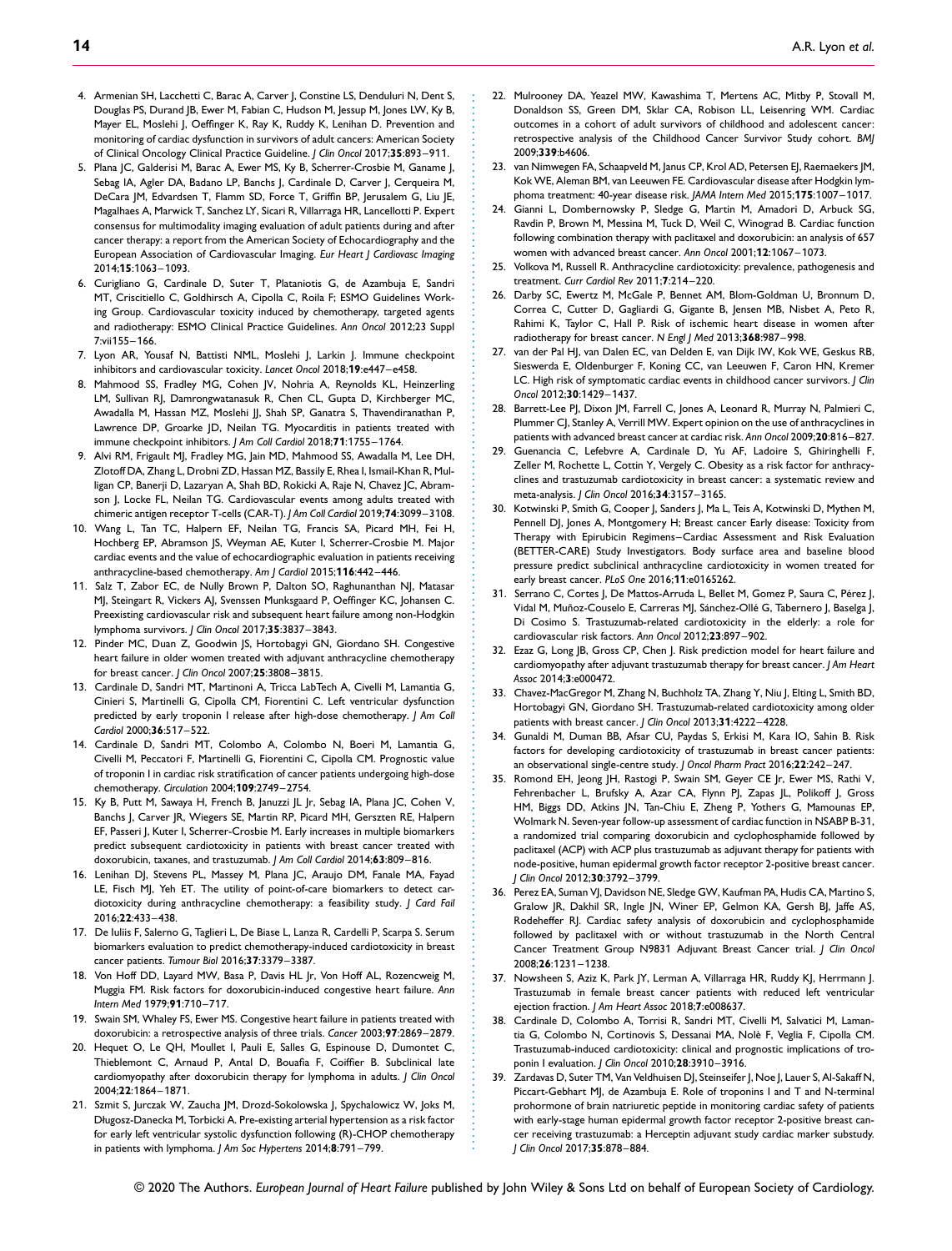- 40. Seidman A, Hudis C, Pierri MK, Shak S, Paton V, Ashby M, Murphy M, Stewart SJ, Keefe D. Cardiac dysfunction in the trastuzumab clinical trials experience. *J Clin Oncol* 2002;**20**:1215–1221.
- 41. Tarantini L, Cioffi G, Gori S, Tuccia F, Boccardi L, Bovelli D, Lestuzzi C, Maurea N, Oliva S, Russo G, Faggiano P; Italian Cardio-Oncologic Network. Trastuzumab adjuvant chemotherapy and cardiotoxicity in real-world women with breast cancer. *J Card Fail* 2012;**18**:113–119.
- 42. Jawa Z, Perez RM, Garlie L, Singh M, Qamar R, Khandheria BK, Jahangir A, Shi Y. Risk factors of trastuzumab-induced cardiotoxicity in breast cancer: a meta-analysis. *Medicine (Baltimore)* 2016;**95**:e5195.
- 43. Adamo V, Ricciardi GR, Adamo B, Ferraro G, Franchina T, Rossello R, Zanghì M, Cicero G, Rizzo S, Caristi N, Russo A. The risk of toxicities from trastuzumab, alone or in combination, in an elderly breast cancer population. *Oncology* 2014;**86**:16–21.
- 44. Slamon D, Eiermann W, Robert N, Pienkowski T, Martin M, Press M, Mackey J, Glaspy J, Chan A, Pawlicki M, Pinter T, Valero V, Liu MC, Sauter G, von Minckwitz G, Visco F, Bee V, Buyse M, Bendahmane B, Tabah-Fisch I, Lindsay MA, Riva A, Crown J; Breast Cancer International Research Group. Adjuvant trastuzumab in HER2-positive breast cancer. *N Engl J Med* 2011;**365**:1273–1283.
- 45. Suter TM, Procter M, van Veldhuisen DJ, Muscholl M, Bergh J, Carlomagno C, Perren T, Passalacqua R, Bighin C, Klijn JG, Ageev FT, Hitre E, Groetz J, Iwata H, Knap M, Gnant M, Muehlbauer S, Spence A, Gelber RD, Piccart-Gebhart MJ. Trastuzumab-associated cardiac adverse effects in the herceptin adjuvant trial. *J Clin Oncol* 2007;**25**:3859–3865.
- 46. Guglin M, Hartlage G, Reynolds C, Chen R, Patel V. Trastuzumab-induced cardiomyopathy: not as benign as it looks? A retrospective study. *J Card Fail* 2009;**15**:651–657.
- 47. Huszno J, Les D, Sarzyczny-Slota D, Nowara E. Cardiac side effects of trastuzumab in breast cancer patients – single centere experiences. *Contemp Oncol (Pozn)* 2013;**17**:190–195.
- 48. Ewer MS, Suter TM, Lenihan DJ, Niculescu L, Breazna A, Demetri GD, Motzer RJ. Cardiovascular events among 1090 cancer patients treated with sunitinib, interferon, or placebo: a comprehensive adjudicated database analysis demonstrating clinically meaningful reversibility of cardiac events. *Eur J Cancer* 2014;**50**:2162–2170.
- 49. Hurley PJ, Konety S, Cao Q, Oertli C, Vankina S, Blaes AH. Frequency and risk factors for tyrosine kinase inhibitor-associated cardiotoxicity. *J Clin Oncol* 2016;**34**(15 Suppl):6596.
- 50. Schmidinger M, Zielinski CC, Vogl UM, Bojic A, Bojic M, Schukro C, Ruhsam M, Hejna M, Schmidinger H. Cardiac toxicity of sunitinib and sorafenib in patients with metastatic renal cell carcinoma. *J Clin Oncol* 2008;**26**:5204–5212.
- 51. Chu TF, Rupnick MA, Kerkela R, Dallabrida SM, Zurakowski D, Nguyen L, Woulfe K, Pravda E, Cassiola F, Desai J, George S, Harris DM, Ismail NS, Chen JH, Schoen FJ, van den Abbeele AD, Demetri GD, Force T, Chen MH, Morgan JA. Cardiotoxicity associated with tyrosine kinase inhibitor sunitinib. *Lancet* 2007;**370**:2011–2019.
- 52. Di Lorenzo G, Autorino R, Bruni G, Carteni G, Ricevuto E, Tudini M, Ficorella C, Romano C, Aieta M, Giordano A, Giuliano M, Gonnella A, De Nunzio C, Rizzo M, Montesarchio V, Ewer M, De Placido S. Cardiovascular toxicity following sunitinib therapy in metastatic renal cell carcinoma: a multicenter analysis. *Ann Oncol* 2009;**20**:1535–1542.
- 53. Hall PS, Harshman LC, Srinivas S, Witteles RM. The frequency and severity of cardiovascular toxicity from targeted therapy in advanced renal cell carcinoma patients. *JACC Heart Fail* 2013;**1**:72–78.
- 54. Hamnvik OP, Choueiri TK, Turchin A, McKay RR, Goyal L, Davis M, Kaymakcalan MD, Williams IS. Clinical risk factors for the development of hypertension in patients treated with inhibitors of the VEGF signaling pathway. *Cancer* 2015;**121**:311–319.
- 55. Kozloff M, Yood MU, Berlin J, Flynn PJ, Kabbinavar FF, Purdie DM, Ashby MA, Dong W, Sugrue MM, Grothey A; Investigators of the BRiTE Study. Clinical outcomes associated with bevacizumab-containing treatment of metastatic colorectal cancer: the BRiTE observational cohort study. *Oncologist* 2009;**14**:862–870.
- 56. Scappaticci FA, Skillings JR, Holden SN, Gerber HP, Miller K, Kabbinavar F, Bergsland E, Ngai J, Holmgren E, Wang J, Hurwitz H. Arterial thromboembolic events in patients with metastatic carcinoma treated with chemotherapy and bevacizumab. *J Natl Cancer Inst* 2007;**99**:1232–1239.
- 57. Touyz RM, Herrmann J. Cardiotoxicity with vascular endothelial growth factor inhibitor therapy. *NPJ Precis Oncol* 2018;**2**:13.
- 58. Neiman V, Gottfried M, Hammers HJ, Eisenberger MA, Carducci MA, Sinibaldi VJ, Rosenbaum E, Sarid D, Gez E, Peer A, Neumann A, Kovel S, Sella A, Mermershtain W, Rouvinov K, Berger R, Kejzman D. Clinicopathologic factors associated with the development of sunitinib-induced hypertension (HTN) in patients (pts) with metastatic renal cell carcinoma (mRCC). *J Clin Oncol* 2014;**32**(15 Suppl):508 (abstr).
- 59. Dahlen T, Edgren G, Lambe M, Hoglund M, Bjorkholm M, Sandin F, Själander A, Richter J, Olsson-Strömberg U, Ohm L, Bäck M, Stenke L; Swedish CML Group and the Swedish CML Register Group. Cardiovascular events associated with use of tyrosine kinase inhibitors in chronic myeloid leukemia: a population-based cohort study. *Ann Intern Med* 2016;**165**:161–166.
- 60. Lipton JH, Chuah C, Guerci-Bresler A, Rosti G, Simpson D, Assouline S, Etienne G, Nicolini FE, le Coutre P, Clark RE, Stenke L, Andorsky D, Oehler V, Lustgarten S, Rivera VM, Clackson T, Haluska FG, Baccarani M, Cortes JE, Guilhot F, Hochhaus A, Hughes T, Kantarjian HM, Shah NP, Talpaz M, Deininger MW; EPIC investigators. Ponatinib versus imatinib for newly diagnosed chronic myeloid leukaemia: an international, randomised, open-label, phase 3 trial. *Lancet Oncol* 2016;**17**:612–621.
- 61. Aghel N, Lipton JH, Atenafu EG, Kim DD, Delgado DH. Cardiovascular events after exposure to nilotinib in chronic myeloid leukemia: long-term follow-up. *Clin Lymphoma Myeloma Leuk* 2017;**17**:870–878.e1.
- 62. Hochhaus A, Saglio G, Hughes TP, Larson RA, Kim DW, Issaragrisil S, le Coutre PD, Etienne G, Dorlhiac-Llacer PE, Clark RE, Flinn IW, Nakamae H, Donohue B, Deng W, Dalal D, Menssen HD, Kantarjian HM. Long-term benefits and risks of frontline nilotinib vs imatinib for chronic myeloid leukemia in chronic phase: 5-year update of the randomized ENESTnd trial. *Leukemia* 2016;**30**:1044–1054.
- 63. Castagnetti F, Breccia M, Gugliotta G, Martino B, D'Adda M, Stagno F, Carella AM, Avanzini P, Tiribelli M, Trabacchi E, Visani G, Gobbi M, Salvucci M, Levato L, Binotto G, Capalbo SF, Bochicchio MT, Soverini S, Cavo M, Martinelli G, Alimena G, Pane F, Saglio G, Rosti G, Baccarani M; GIMEMA CML Working Party. Nilotinib 300 mg twice daily: an academic single-arm study of newly diagnosed chronic phase chronic myeloid leukemia patients. *Haematologica* 2016;**101**:1200–1207.
- 64. Chen JH, Lenihan DJ, Phillips SE, Harrell SL, Cornell RF. Cardiac events during treatment with proteasome inhibitor therapy for multiple myeloma. *Cardiooncology* 2017;**3**:4.
- 65. Gov.UK. Lenalidomide: risk of thrombosis and thromboembolism. February 2011. [https://www.gov.uk/drug-safety-update/lenalidomide-risk-of-thrombosis](https://www.gov.uk/drug-safety-update/lenalidomide-risk-of-thrombosis-and-thromboembolism)[and-thromboembolism](https://www.gov.uk/drug-safety-update/lenalidomide-risk-of-thrombosis-and-thromboembolism) (3 June 2020).
- 66. Cornell RF, Ky B, Weiss BM, Dahm CN, Gupta DK, Du L, Carver JR, Cohen AD, Engelhardt BG, Garfall AL, Goodman SA, Harrell SL, Kassim AA, Jadhav T, Jagasia M, Moslehi J, O'Quinn R, Savona MR, Slosky D, Smith A, Stadtmauer EA, Vogl DT, Waxman A, Lenihan D. Prospective study of cardiac events during proteasome inhibitor therapy for relapsed multiple myeloma. *J Clin Oncol* 2019;**37**:1946–1955.
- 67. Libourel EJ, Sonneveld P, van der Holt B, de Maat MP, Leebeek FW. High incidence of arterial thrombosis in young patients treated for multiple myeloma: results of a prospective cohort study. *Blood* 2010;**116**:22–26.
- 68. Danhof S, Schreder M, Rasche L, Strifler S, Einsele H, Knop S. 'Real-life' experience of preapproval carfilzomib-based therapy in myeloma – analysis of cardiac toxicity and predisposing factors. *Eur J Haematol* 2016;**97**:25–32.
- 69. Cardinale D, Colombo A, Bacchiani G, Tedeschi I, Meroni CA, Veglia F, Civelli M, Lamantia G, Colombo N, Curigliano G, Fiorentini C, Cipolla CM. Early detection of anthracycline cardiotoxicity and improvement with heart failure therapy. *Circulation* 2015;**131**:1981–1988.
- 70. Slamon DJ, Leyland-Jones B, Shak S, Fuchs H, Paton V, Bajamonde A, Fleming T, Eiermann W, Wolter J, Pegram M, Baselga J, Norton L. Use of chemotherapy plus a monoclonal antibody against HER2 for metastatic breast cancer that overexpresses HER2. *N Engl J Med* 2001;**344**:783–792.
- 71. Cameron D, Piccart-Gebhart MJ, Gelber RD, Procter M, Goldhirsch A, de Azambuja E, Castro G Jr, Untch M, Smith I, Gianni L, Baselga J, al-Sakaff N, Lauer S, McFadden E, Leyland-Jones B, Bell R, Dowsett M, Jackisch C; Herceptin Adjuvant (HERA) Trial Study Team. 11 years' follow-up of trastuzumab after adjuvant chemotherapy in HER2-positive early breast cancer: final analysis of the HERceptin Adjuvant (HERA) trial. *Lancet* 2017;**389**:1195–1205.
- 72. Motzer RJ, McCann L, Deen K. Pazopanib versus sunitinib in renal cancer. *N Engl J Med* 2013;**369**:1970.
- 73. Cortes JE, Kim DW, Pinilla-Ibarz J, le Coutre PD, Paquette R, Chuah C, Nicolini FE, Apperley JF, Khoury HJ, Talpaz M, DeAngelo DJ, Abruzzese E, Rea D, Baccarani M, Müller MC, Gambacorti-Passerini C, Lustgarten S, Rivera VM, Haluska FG, Guilhot F, Deininger MW, Hochhaus A, Hughes TP, Shah NP, Kantarjian HM. Ponatinib efficacy and safety in Philadelphia chromosome-positive leukemia: final 5-year results of the phase 2 PACE trial. *Blood* 2018;**132**:393–404.
- 74. Giles FJ, Mauro MJ, Hong F, Ortmann CE, McNeill C, Woodman RC, Hochhaus A, le Coutre PD, Saglio G. Rates of peripheral arterial occlusive disease in patients with chronic myeloid leukemia in the chronic phase treated with imatinib, nilotinib, or non-tyrosine kinase therapy: a retrospective cohort analysis. *Leukemia* 2013;**27**:1310–1315.
- 75. Caocci G, Mulas O, Bonifacio M, Abruzzese E, Galimberti S, Orlandi EM, Iurlo A, Annunziata M, Luciano L, Castagnetti F, Gozzini A, Stagno F, Binotto G, Pregno P,